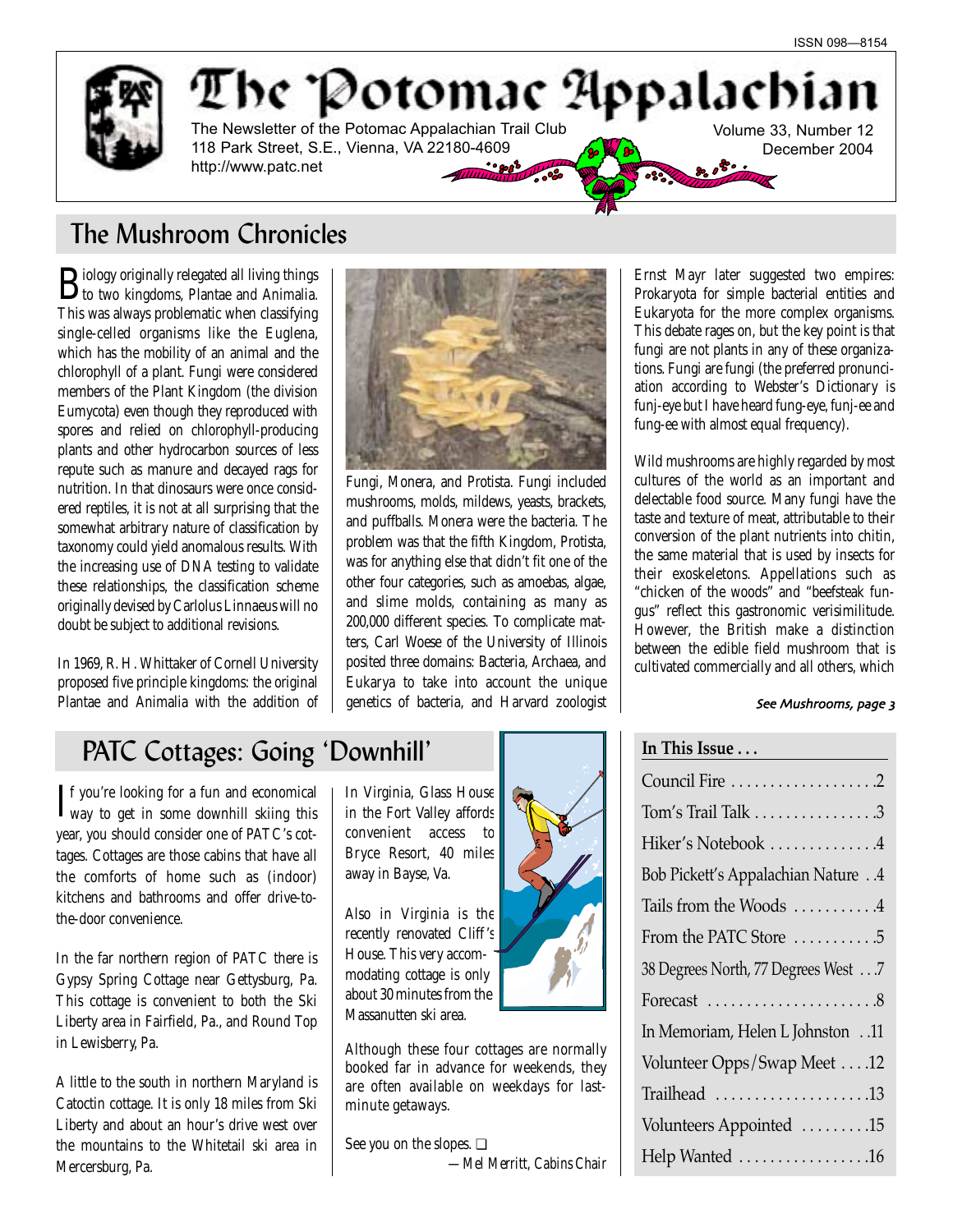# Council Fire

The Potomac Appalachian Trail Club's regularly scheduled Council<br>Meeting was held at Club Headquarters on Oct. 12, 2004. President Tom Johnson distributed copies of the new PATC brochure, *"Protecting your land with the Potomac Appalachian Trail Club."* David Trone of the North Chapter designed the brochure; 1,500 copies are available. The purpose of the brochure is for tract managers and district managers to distribute to adjacent landowners. The brochure will inform landowners on ways to preserve their land and protect the trail, informing them about easements and donations.

Lavell Merritt, a National Park Service Ranger in the Anacostia area of Washington, D.C., gave a PowerPoint presentation on the Fort Circle Parks-East Trail Keepers Program. Lavell's presentation updated Council on some of the successes and challenges of the Trail Keepers Program. PATC has provided assistance to the program in the past. Lavell thanked Liles Creighton, supervisor of trails, for training Anacostia volunteers in trail work. He also thanked PATC for the use of Blackburn Trail Center for a weekend training session for the Earth Conservation Corps.

### **Finance**

Treasurer Gerhard Salinger distributed the monthly budget report for August, 2004, noting that, while revenue is down, expenses are also down. Gerhard urged committee members to keep this in mind and to stay under budget for 2004, if possible. And Council approved motions introduced by the treasurer concerning appointments to the Endowment Committee. Council approved the motion to reappoint Joanne Duncan and Barry Missett to the Endowment Committee to serve until June 30, 2007.

Regarding the club's information system, Council approved an allocation of \$16,050 from the capital expense account of the Headquarters' Fund for the purchase of new computer equipment. Information system's co-chair, Josè Rojas, introduced the motion. The purchase will be made before the end of the year, from the 2004 budget. The new HQ computer system will be installed before the end of February 2005,

**BARARA Part** when the lease on the current computer system expires. For the record, Treasurer Gerhard Salinger recommended that the HQ computer system be reviewed every three years, and necessary updates implemented, to ensure the club's information system does not become outdated.

Council approved an allocation, not to exceed \$3,100, from the shelters operating budget, of the Shelters, Cabins, and Cabins Land Fund. The unwritten motion, introduced by North Chapter Chairman Pete Brown, will authorize payment of vouchers for the Big Mountain Shelter in Pennsylvania.

# **Trails and Lands**

*Trails:* Liles Creighton reported on the district managers meeting on Sept. 30. The group reviewed injuries and noted that hand injuries, from Corona saws, are the most frequent injuries for trail maintenance. Liles also reported the Cadillac Crew completed the AT relocation on the Ovoka Tract. He announced the schedule for 2005 includes a Jan. 29 meeting between PATC and SNP, a March 23 spring district managers meeting at PATC HQ, a chainsaw certification class April 23-24 in SNP, and the July biannual meeting of the ATC in Johnson City.

*Lands:* Supervisor of Land Chris Mangold updated Council on several items concerning PATC tracts. Hauvermale tract manager Karen Brown organized a gate-raising party to install a gate on the logging road. Tom Lupp assisted and supplied the gate. Chris also reported evaluations are under way for estimates for repairs to the road on Mutton Hollow Farm and the Schairer Tract bridge. Chris will budget for the repairs in the 2005 budget.

The October Council meeting was attended by nine club officers, 10 committee chairpersons, three chapter representatives, two section representatives, one staff member, and five other club members. ❏ *—Georgeann Smale, Secretary*

### HOW TO CONTACT US: HEADQUARTERS, SALES, CABIN RESERVATIONS, AND MEMBERSHIP INFORMATION Address: 118 Park Street, S.E., Vienna, VA 22180 Hours: Monday through Thursday, 7:00 p.m. to 9:00 p.m. **Phone #:** 703/242-0315 **and Thursday and Friday 12 noon to 2 p.m.** 24-hr. Activities Tape #: 703/242-0965 Facsimile #: 703/242-0968 To receive an information packet: Extension 10 Club e-mail: info@patc.net Club President (leave a message), Tom Johnson: Extension 40 World Wide Web URL: www.patc.net STAFF: DURING REGULAR BUSINESS HOURS Director of Administration: Wilson Riley (Ext. 11) e-mail: Wriley@patc.net Trails Management Coordinator: Heidi Forrest (Ext. 12) e-mail: hforrest@patc.net Business Manager: Monica Clark (Ext. 15) e-mail: mclark@patc.net Membership/Cabin Coordinator: Pat Fankhauser (Ext. 17) e-mail: pfankhauser@patc.net Sales Coordinator: Maureen Estes (Ext. 19) e-mail: mestes@patc.net Club Officers and chairs contact info: www.patc.net/about/contact.html or call the main club phone number. Contact list published twice annually in the PA. *Potomac Appalachian* **Chief Editor:** Linda Shannon-Beaver, PA@patc.net **Features Editor:** Joanne Erickson **Forecast Editor:** Vince Ferrari, PA-Forecast@patc.net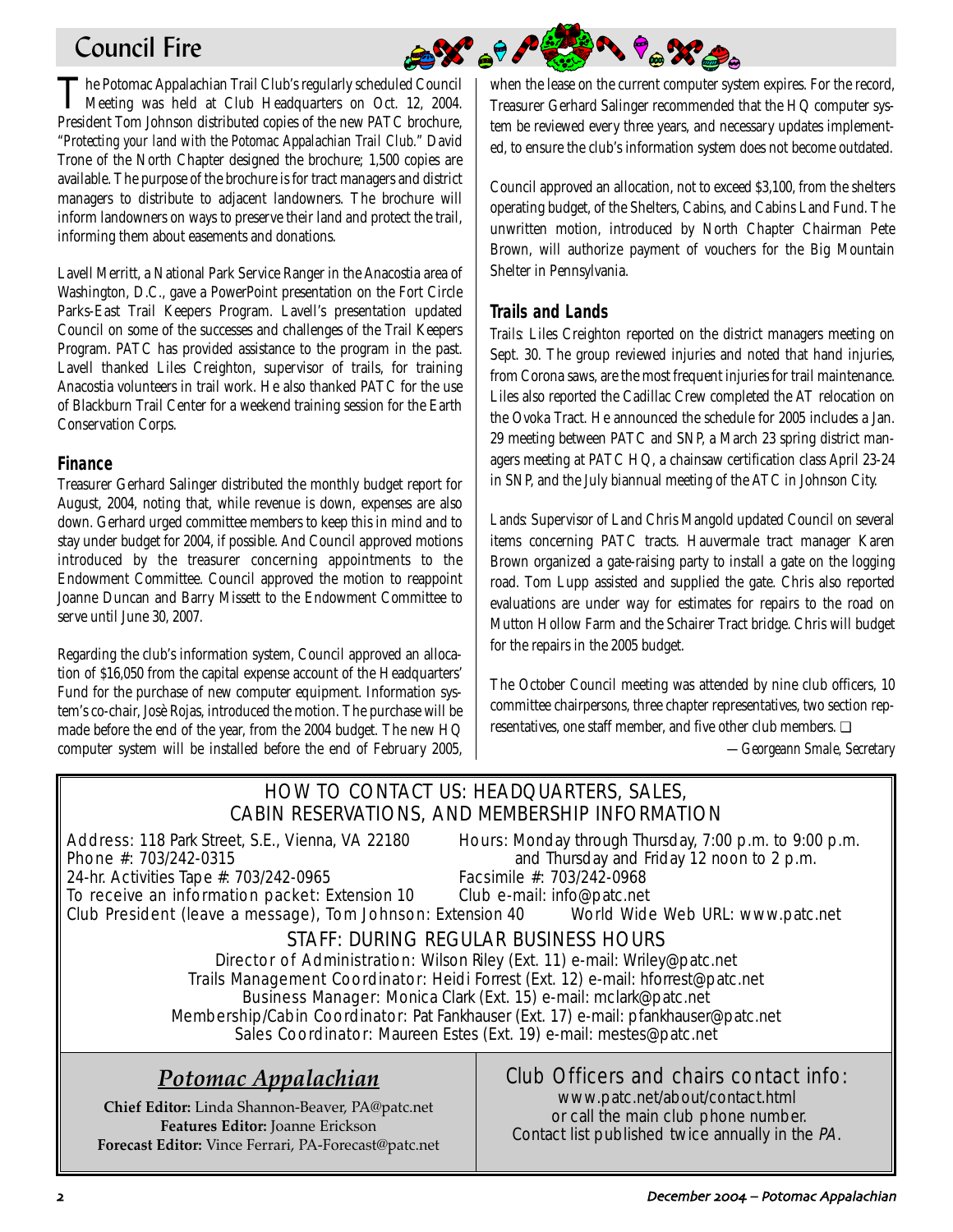# Tom's Trail Talk – The PATC Volunteer Ethic

Not long ago I was talking on the phone to a staff member from a trail organization in the Bay area (that's San Francisco, not Chesapeake). She was faced with the daunting task of securing a corridor for a trail around the eastern edge of the Bay area above Berkeley, Oakland, and neighboring towns. She had been told that PATC had some experience in that sort of thing and hoped that she could pick up some information.

A lot of how we secure a trail corridor resonated with her, although the land prices were fabulously divergent. (Out there she could blow the entire annual PATC land acquisition budget on two or three acres.) But then she asked me how many staff members we needed to acquire our trail lands. The answer – none, zero. It is all done with volunteers.

She was stunned. There was a long silence while she absorbed that information. In the silence that ensued I was proud to acquaint her with the PATC culture. We have five paid staff members, and they do most of our paperwork. (They do the daily chores that volunteers can't be enticed into doing. Without them we would sink.) The volunteers do everything else.

Over the next year or so I will discuss the club culture and what we have been able to do with volunteers. I will start with land acquisition because it is a pretty simple proposition. One person – Phil Paschall – has been involved in one way or another in almost every major land purchase since 1977 (that is, most of the land that the club has ever acquired). It just so happens that PATC began buying land in the mid-1970s, about the time that Phil became involved.

In the early years PATC was acquiring AT corridor land to hold in trust for the federal government. Once the feds got the money they would buy it from us. We have also held land in trust for the state of Virginia. As the years went by we obtained land by purchase or donation for cabins and trail corridor protection. Now we protect about

5,000 acres – half owned in fee simple, half either in easement or lease.

Anyone who has ever been through a house or land purchase has some idea of the complexity of the enterprise, and how much time realtors and lawyers devote to a single transaction. PATC has been involved with literally hundreds of transactions. All



our legal work has been done pro bono, much of it by Phil, who is an attorney by trade. It would be almost scary to find out how much time he has devoted over the years. I hope he never sends us a bill.

Others have been involved since 1977, all of them as volunteers. For a time Eric Olson was co-chair of the Land Acquisition Committee. Randy Minchew, our general counsel in the 1990s, negotiated the Vos tract, the biggest real estate transaction the club has ever been involved with. At present Jim Peterson is heading our land acquisition efforts in Pennsylvania. But through the years Phil has been the constant factor. He is our historical knowledge base.

PATC has a volunteer model that is becoming more and more solitary. Other nonprofits are moving into the model of a paid staff, supported by foundation grants and corporate giving. PATC retains the original model that Myron Avery established. Do it yourself. Don't rely on others; they might not be there when the chips are down. That is how the AT was built. And that is how PATC was built and continues to function. When you join us, you join a proud tradition, and an increasingly select group. ❏

*—Tom Johnson*

### Mushrooms, from page 1

are called toadstools and are considered poisonous. The etymology of this term is curious, as it has nothing to do with the notion that toads may use the mushroom as a perch, as they are so frequently depicted in ceramic crafts and childrens' fantasies. Toadstool is a calque of sorts as it is of German origin; the word todesstuhl means death chair. Apparently the British took to the notion of a warty toad using the hated fungus as a throne. Americans have for the most part followed British traditions in their general apprehension of any mushroom not purchased in a proper commercial establishment.

The word mushroom itself is of dubious etymological origin. It derives from the French word moisseron, which is in turn derived from mousse, the French word for moss. Perhaps this is due to the dark, dank, mossy habitat where mushrooms thrive, and moisseron became mushroom as a calque, using existing English words as antonyms for the French. Interestingly, the French word for mushroom is champignon from champs, meaning fields. (The Champs Elysee in Paris is the primary artery to the Arc du Triomphe. It means Elysian Fields, where fallen warriors live in perpetual bliss.) Champignon is also the German word for mushroom, evidently taken directly from the French. And to really confuse things, the Latin word for mushroom is fungus, which in turn derives from the Greek spoggos, or sponge. Presumably, the Greeks, well-known for sponge diving, thought that there was a resemblance between sponges and fungi, as both are fibrous, compartmentalized, and "spongy."

The mystifying, spontaneous emergence of mushrooms after rain is so notable that the very term "to mushroom" suggests explosive growth (both before and after the advent of

the atomic bomb cloud of the same name). To understand why this occurs, it is necessary to delve into the recondite realm of spores, hyphae, and mycelia. The evolutionary reason why mushrooms have caps is so that the spores, which are located on small club-like structures called basidia attached to the gills under the cap, remain dry. Thus, when the spores drop, the wind can then carry them to new habitats (wet spores would be too heavy). When a spore lands in an auspicious locale, it will start to grow, sending out an initial filament called a hypha that will branch repeatedly to create a fibrous mass called a mycelium.

The mycelium is the corpus of the fungus (what would we do without Greek?). It is as elusive to the casual naturalist as are the roots of a tree, as the hyphae are interwoven into the soil and detritus of the forest floor and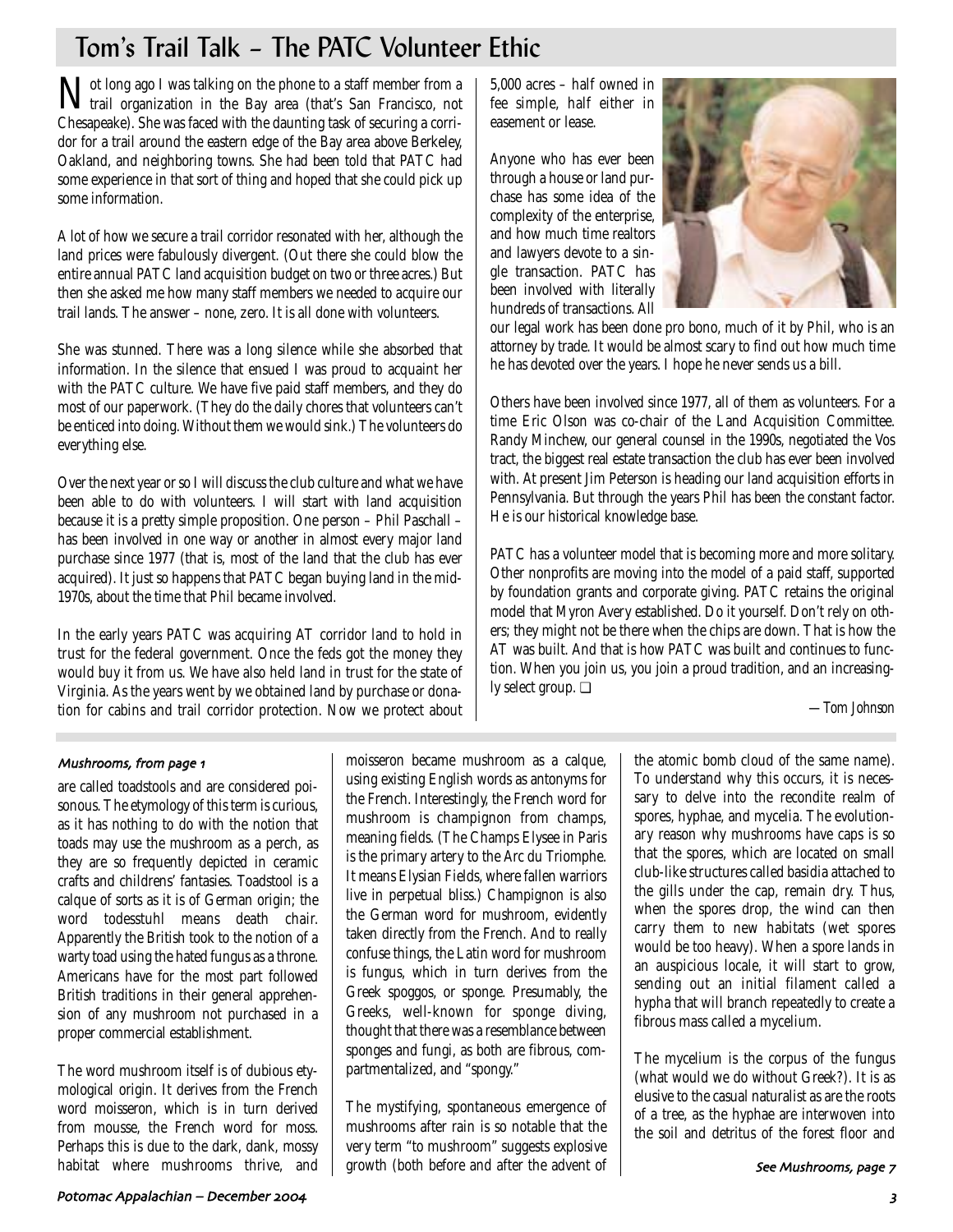

*Hiker's Notebook*

### **Common Names: Christmas fern, Canker brake, Dagger fern, Evergreen wood fern**

**Scientific Name:** *Polystichum acrostichoides* (Division: *Pteridophyta*)

An evergreen one-cut (single leaf or pinna emanating directly from the stem or stipe) fern that is found in rich shaded soil throughout the region, especially wooded trails.

**Potpourri:** The Christmas fern derives its name from the fact that it was formerly used as a Christmas decoration since it stays green all winter.

Ferns propagate by spores. The Christmas fern has the spores on the underside of the leaf (see below). The spores are carried by the wind and generate both the sperm and the egg for the sporophyte (fern) stage of the lifecycle.

Ferns first appeared in the devonian Period (395 million years ago), well before flowering plants.

As a mnemonic for the naturalist, the pinna of the Christmas fern is said to resemble "Santa's Boot." ❏

*—William Needham*

*Visit the Hiker's Notebook Web site at: www.mwrop.org/W\_Needham/h\_notebook.html*



# Bob Pickett's Appalachian Nature: Winter Ways

 $\mathbf{W}$  inter can be full of surprises. There is the natural beauty that comes from the frozen fog, or rime ice, that can coat every surface, creating a wonderland that may last for only a few hours before melting under the sun's low-angle rays. The plethora of animal tracks on a new-fallen snow testifying to the abundant nocturnal animal life never fails to amaze me. Bear tracks are not uncommon, with some bear choosing to remain active throughout the winter season while others may arouse briefly for a midwinter's stroll.

And perhaps nothing is so surprising as the explosion from the snow of a ruffed grouse that had found refuge deep in the snow next to the hiker's trail.

Most of our reptiles (snakes, turtles, lizards, and skinks) burrow below the frost line to avoid freezing. As temperatures drop, they will burrow deeper into the soil, staying beyond the frost line. However, you should not be surprised to find some reptiles out and about during the winter months. Garter snakes, box turtles, painted turtles, and ground skinks are some of the reptiles that have evolved strategies that enable them to endure sub-freezing temperatures without harm.

There are two primary strategies available to the reptiles that allow them to survive in subfreezing conditions. One is freeze tolerance (limited extracellular water freezing), and the other is freeze avoidance (supercooling).

One January day I found a garter snake along the Berry Hollow trail near Old Rag Mountain. Garter snakes, like most snakes, overwinter in rock crevices, under rocks deep in soil, or in basements. However, their ability of both freeze avoidance and freeze tolerance enables them to overwinter in shallow leaf litter and arouse themselves in mild winter episodes. They do this by flooding their cells with glucose (a sugar) and glycerol (an alcohol), which act as anti-freeze to prevent the rupturing of the cells (freeze avoidance). At the same time, water is osmotically removed from the cells to the extracellular space, where it can freeze without damaging the cells themselves (freeze tolerance). Tests have found garter snakes can tolerate six hours of -26 degrees F, resulting in body ice contents of 18-36 percent.

I had the opportunity to observe the fall activities of a box turtle that made its hibernaculum in my shrub border. Over the month of October, as the temperatures dropped, he would dig a depression with his rear feet and partially submerge himself only to vacate the site when the weather warmed again. Finally, by early November, he had dug into the ground so that only his head was still above

See Appalachian Nature, page 11



December 2004 - Potomac Appalachian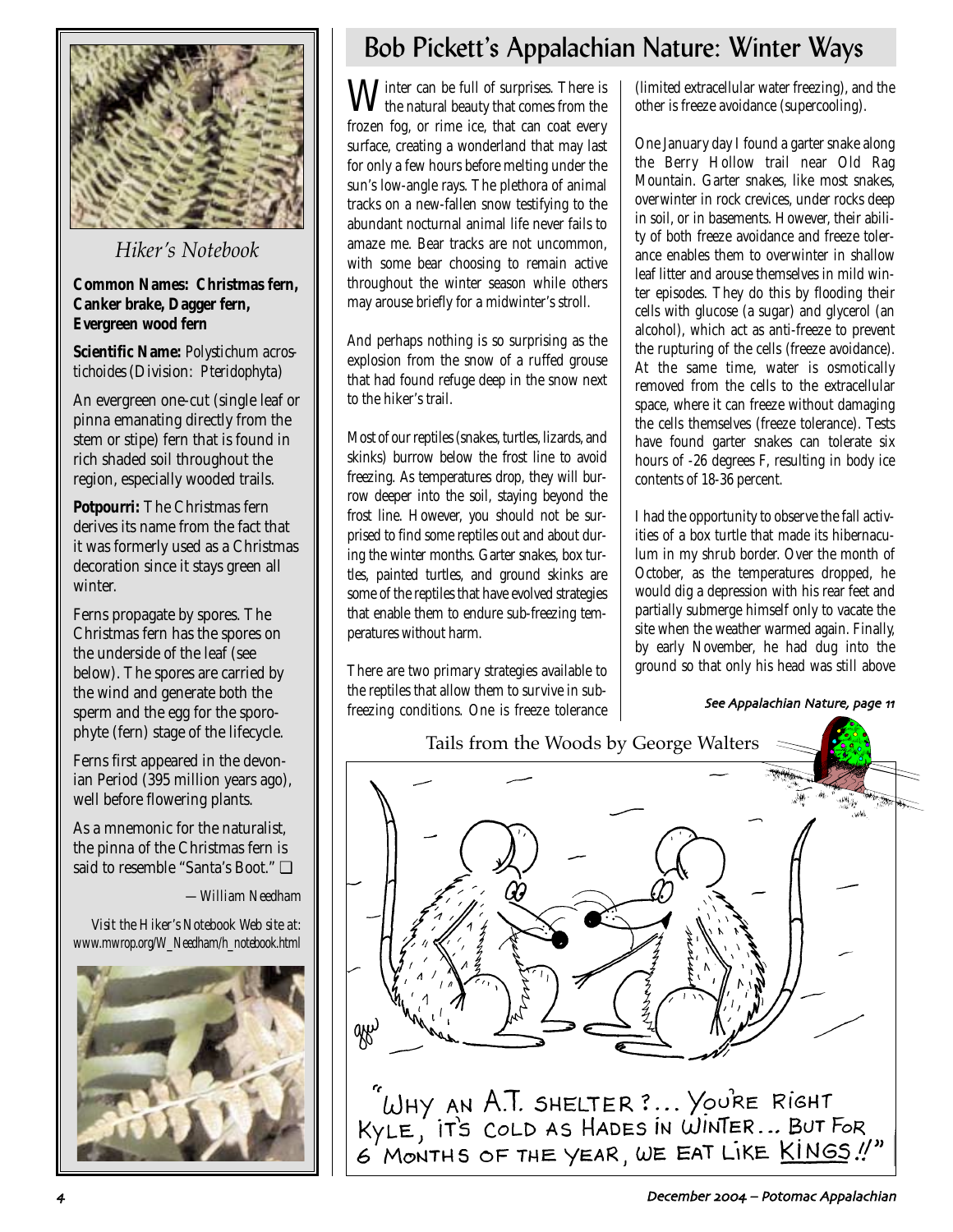# From the PATC Store

# **PATC Publications**

| ITEM #         |                                                                                                                  | <b>DESCRIPTION</b>                                                                                         | <b>RETAIL</b> | <b>MEMBER</b> |
|----------------|------------------------------------------------------------------------------------------------------------------|------------------------------------------------------------------------------------------------------------|---------------|---------------|
| PA100          | (ed. 9, 1998)<br>Map 1                                                                                           | AT Cumberland Valley, PA (Susquehanna River to Route 94)                                                   | 6.00          | 4.80          |
| PA110          | (ed. 9, 2000)<br>Map 2-3                                                                                         | AT Michaux State Forest, PA (Route 94 to Route 30)                                                         | 6.00          | 4.80          |
| PA120          | Map 4<br>(ed. 8, 2000)                                                                                           | AT Michaux State Forest, PA (Route 30 to PA-MD State Line)                                                 | 6.00          | 4.80          |
| PA130          | Map 5-6<br>(ed. 16, 2002)                                                                                        | AT Maryland                                                                                                | 6.00          | 4.80          |
| PA140<br>PA150 | Map 7<br>(ed. 14, 2004)<br>Map 8<br>(ed. 12, 2001)                                                               | AT Northern Virginia (Potomac River to Snickers Gap)<br>AT Northern Virginia (Snickers Gap to Chester Gap) | 6.00<br>6.00  | 4.80<br>4.80  |
| PA160          | Map 9<br>(ed. 16, 2002)                                                                                          | AT Shenandoah National Park (North District)                                                               | 6.00          | 4.80          |
| PA170          | Map 10<br>(ed. 20, 2003)                                                                                         | AT Shenandoah National Park (Central District)                                                             | 6.00          | 4.80          |
| PA180          | Map 11<br>(ed. 14, 2001)                                                                                         | AT Shenandoah National Park (South District)                                                               | 6.00          | 4.80          |
| PA190          | Map 12<br>(ed. 9, 2002)                                                                                          | AT GWNF Pedlar District (Rockfish Gap to Tye River)                                                        | 6.00          | 4.80          |
| PA200          | Map 13<br>(ed. 4, 1999)                                                                                          | AT GWNF Pedlar District (Tye River to James River)                                                         | 6.00          | 4.80          |
| PA210          | Map D<br>(ed. 3, 2001)                                                                                           | Potomac River Gorge Area and Cabin John Trail                                                              | 6.00          | 4.80          |
| PA220          | Map F<br>(ed. 5, 2001)                                                                                           | Great North Mountain-North Half (Virginia/West Virginia)                                                   | 6.00          | 4.80          |
| PA230          | Map G<br>(ed. 7, 2002)                                                                                           | Massanutten Mountain-North Half (Signal Knob to New Market Gap)                                            | 6.00          | 4.80          |
| PA240<br>PA250 | Map H<br>(ed. 3, 1999)<br>Map J<br>(ed. 2, 1997)                                                                 | Massanutten Mountain-South Half (New Market Gap to Mass. Peak)<br>Tuscarora Trail AT, PA to PA Route 641   | 6.00<br>6.00  | 4.80<br>4.80  |
| PA260          | Map K<br>(ed. 2, 1997)                                                                                           | Tuscarora Trail PA route 641 to Hancock, MD                                                                | 6.00          | 4.80          |
| PA270          | Map <sub>L</sub><br>(ed. 2, 1996)                                                                                | Tuscarora Trail (Hancock, MD, to Capon Springs, WV, and Cacapon St. Pk.)                                   | 6.00          | 4.80          |
| PA290          | Map N<br>(ed. 4, 2000)                                                                                           | Rock Creek Park Area, DC                                                                                   | 6.00          | 4.80          |
| PA300          |                                                                                                                  | PATC Elevation Profile of Appalachian Trail (Pine Grove Furnace to Rockfish Gap                            | 2.75          | 2.20          |
| PB100          | AT Guide Book #6 (ed. 16, 2000) Maryland and Northern Virginia                                                   |                                                                                                            | 8.00          | 6.40          |
| PB110          |                                                                                                                  | AT Guide Set #6 (AT Guide Book to MD and Northern VA with Maps 5-6, 7 & 8)                                 | 22.00         | 17.60         |
| PB120          | AT Guide Book #7 (ed. 12, 1999) Shenandoah National Park                                                         |                                                                                                            | 10.00         | 8.00          |
| PB130          |                                                                                                                  | AT Guide Set #7 (AT Guide Book to Shenandoah National Park with Maps 9, 10 & 11)                           | 24.00         | 19.20         |
| PB135          | Guide to Great North Mountain Trails (ed. 1, 2001)                                                               |                                                                                                            | 7.00          | 5.60          |
| PB140          |                                                                                                                  | Massanutten Guide Set (Guide to Massanutten Mountain with Maps G & H)                                      | 16.00         | 12.80         |
| PB150<br>PC100 | The Guide to Pedlar District set with maps 12 and 13<br>Circuit Hikes in Shenandoah National Park (ed. 14, 1996) |                                                                                                            | 18.00<br>7.00 | 14.40<br>5.60 |
| PC110          |                                                                                                                  | Circuit Hikes in Virginia, West Virginia, Maryland, and Pennsylvania (ed. 7, 2004)                         | 7.00          | 5.60          |
| PC115          | Hikes in Western Maryland (ed. 2, 2004)                                                                          |                                                                                                            | 7.00          | 5.60          |
| PC116          |                                                                                                                  | The Tuscarora Trail North (Guide to Maryland and Pennsylvania) (ed. 3, 1997)                               | 7.00          | 5.60          |
| PC117          |                                                                                                                  | The Tuscarora Trail South (Guide to West Virginia and Virginia) (ed. 3, 1997)                              | 7.00          | 5.60          |
| PC120          |                                                                                                                  | Hikes in the Washington Region: Part A Northern Maryland Counties (ed. 4, 2001)                            | 7.00          | 5.60          |
| PC130          |                                                                                                                  | Hikes in the Washington Region: Part B Northern Virginia Counties (ed. 3, 1993)                            | 7.00          | 5.60          |
| PC140          |                                                                                                                  | Hikes in the Washington Region: Part C DC/Southern Maryland Counties (ed. 2, 1999)                         | 7.00          | 5.60          |
| PC160          | Guide to Massanutten Mountain (ed. 3, 2004)                                                                      |                                                                                                            | 7.00          | 5.60          |
| PC180          |                                                                                                                  | Hiking Guide to the Pedlar District, George Washington National Forest (ed. 3, 2002)                       | 7.00          | 5.60          |
| PC190<br>PC200 | Climbers' Guide to the Great Falls of the Potomac (2001)<br>Carderock Past & Present: A Climbers Guide (1990)    |                                                                                                            | 12.95<br>7.00 | 10.36<br>5.60 |
| PC205          | Pioneering Ascents (the origins of climbing in America)                                                          |                                                                                                            | 14.00         | 11.20         |
| PC210          | Clearing Trails in War Time                                                                                      |                                                                                                            | 5.95          | 4.76          |
| PC215          | Time For Everything                                                                                              |                                                                                                            | 9.00          | 7.20          |
| <b>PC220</b>   | Breaking Trail in the Central Appalachians - a narrative                                                         |                                                                                                            | 12.50         | 10.00         |
| PC225          | A Footpath in the Wilderness                                                                                     |                                                                                                            | 9.00          | 7.20          |
| PC230          |                                                                                                                  | Lost Trails and Forgotten People: The Story of Jones Mountain (ed. 2, 1985)                                | 7.50          | 6.00          |
| PC240          | The Dean Mountain Story (1982)                                                                                   |                                                                                                            | 5.50          | 4.40          |
| PC250          |                                                                                                                  | Shenandoah Heritage: The Story of the People Before the Park (6th printing, 2000)                          | 10.00         | 8.00          |
| PC260          |                                                                                                                  | Shenandoah Vestiges: What the Mountain People Left Behind (4th printing, 2001)                             | 6.00          | 5.00          |
| PC270<br>PC280 | PATC Cabins Booklet (2004)                                                                                       | Shenandoah Secrets: The Story of the Park's Hidden Past (Revised 1998)                                     | 12.95<br>6.50 | 10.36<br>5.20 |
| PC300          | Wildflowers of the Potomac Appalachians: A Hikers Guide (1979)                                                   |                                                                                                            | 2.50          | 2.00          |
| PC310          | The Blue Hills of Maryland (ed. 1, 1993)                                                                         |                                                                                                            | 14.00         | 11.20         |
| PC320          | Memories of a Lewis Mountain Man (1993)                                                                          |                                                                                                            | 8.00          | 6.40          |
| PD100          |                                                                                                                  | Map of the Stony Man Region of the Shenandoah National Park (Illustrated) (1964)                           | 2.00          | 1.60          |
| PE120          | PATC Member Decal                                                                                                |                                                                                                            | N/A           | 1.00          |
| PE130          | PATC Member Patch                                                                                                |                                                                                                            | N/A           | 2.00          |
| PE140          | PATC Member Pin                                                                                                  |                                                                                                            | N/A           | 2.95          |
| PE150          | PATC Ballpoint Pen with gift box                                                                                 |                                                                                                            | 3.00          | 3.00          |
| PE250          | Long Sleeve T-Shirts                                                                                             |                                                                                                            | 20.00         | 20.00         |
| PE260          | Short Sleeve T-Shirts                                                                                            |                                                                                                            | 15.00         | 15.00         |
| PE265<br>PE280 | PATC Coffee Mugs                                                                                                 | Notecards with Drawings of 3 PATC Cabins (box of 10 with envelopes)                                        | 4.00<br>7.50  | 4.00<br>6.00  |
| PE320          | PATC Hat                                                                                                         |                                                                                                            | 12.00         | 12.00         |
| XX420          | The Appalachian Trail Fieldbook, 2nd Edition                                                                     |                                                                                                            | 4.95          | 3.95          |
| XX700          |                                                                                                                  | Natural History Guide to Common Woody Plants of the GWNF and SNP (2004)                                    | 4.00          | 3.20          |
| XX860          | Rock Climbing                                                                                                    |                                                                                                            | 17.95         | 14.50         |
| XX870          | Grandpa's Mountain                                                                                               |                                                                                                            | 4.99          | 3.99          |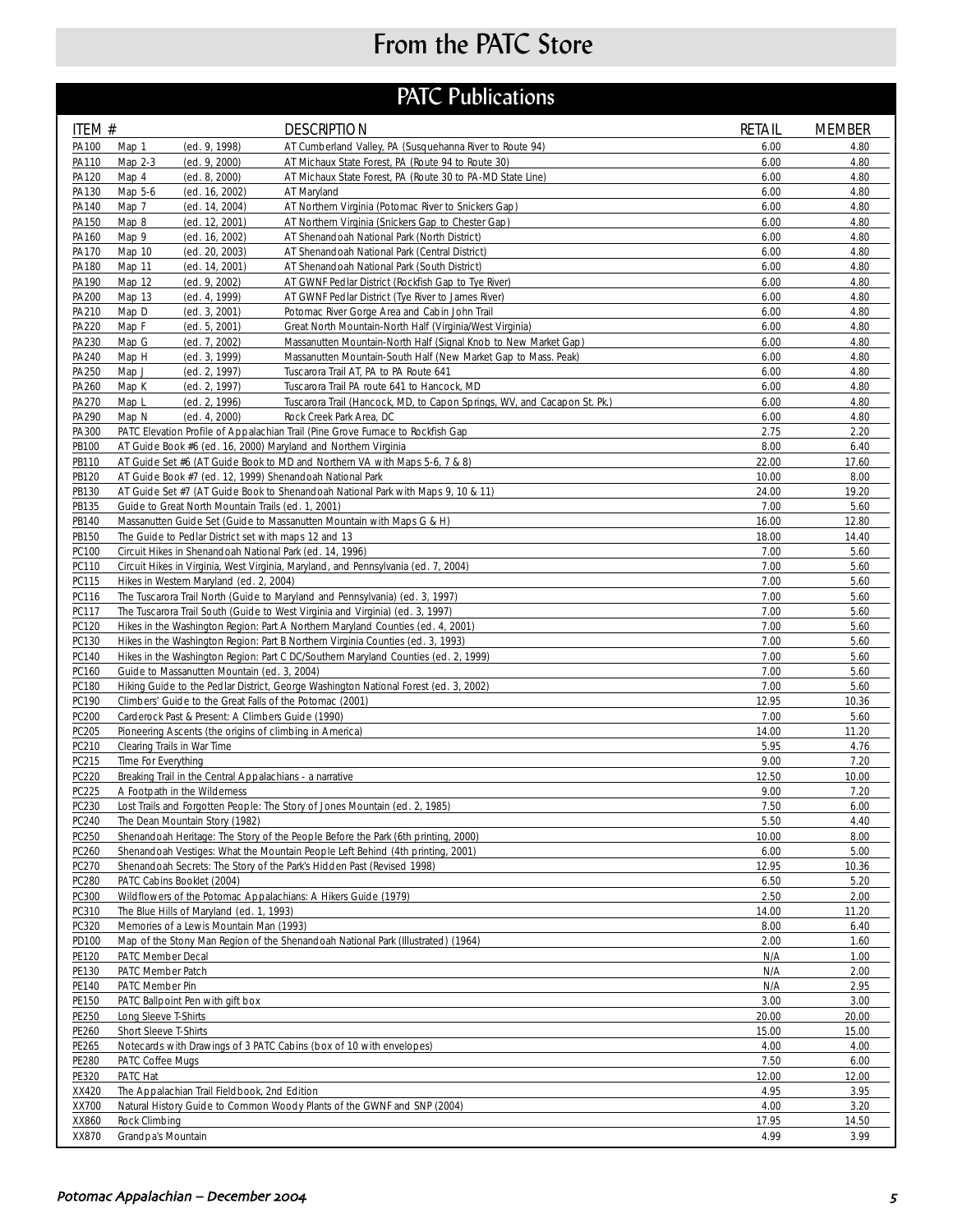# From the PATC Store

# Publications from Other Publishers

| <b>DESCRIPTION</b>                                      | RETAIL | <b>MEMBER</b> |
|---------------------------------------------------------|--------|---------------|
| 50 hikes in Northern Virginia (1998)                    | 13.00  | 10.40         |
| Appalachian Trail Names (David Edwin Lillard)           | 16.95  | 13.50         |
| Appalachian Trail Thru-Hikers' Companion (1998)         | 10.00  | 8.00          |
| Backpacker Magazine Guide to the AT (1989)              | 16.95  | 13.56         |
| Camping and Backpacking with Children (1995)            | 16.95  | 13.56         |
| Cross-Country Skiing                                    | 9.00   | 7.20          |
| Finding Wildflowers in Washington/Baltimore Area (1995) | 15.95  | 12.76         |
| Food & Lodging Along the C&O Canal (1994)               | 3.00   | 2.40          |
| Guide to the Mason-Dixon Trail System (1992) Map Series | 15.12  | 12.60         |
| Grandpa's Mountain (Carolyn Reeder)                     | 4.99   | 3.99          |
| Hikes to Waterfalls (1997)                              | 3.00   | 2.40          |
| Hiking Guide to the Monongahela National Forest (2001)  | 12.00  | 10.00         |
| Hiking Virginia's National Forests (1998)               | 10.00  | 8.00          |
| Hollow Boy By Rayner V. Snead (1995)                    | 13.95  | 11.16         |
| Insiders Guide to Virginia's Blue Ridge (1998)          | 15.00  | 12.00         |
| Lightly on the Land                                     | 19.95  | 15.95         |
| Moonshiner's Son by Carolyn Reeder                      | 4.79   | 3.99          |
| Mountaineering First Aid (1996)                         | 7.00   | 5.60          |
| Pennsylvania Hiking Trails                              | 10.00  | 8.00          |
| Rock Climbing (A Trailside How-to Guide) (Don Mellor)   | 17.95  | 14.50         |
| The 18 Cabins of Old Rag                                | 6.00   | 6.00          |
| The Appalachian Trail Backpacker (1994)                 | 11.00  | 8.80          |
| The C&O Canal Companion (1997)                          | 23.50  | 19.60         |
| The New Appalachian Trail (Ed Garvey) (1997)            | 14.95  | 11.95         |
| The Potomac River and the C&O Canal (1992)              | 8.50   | 6.80          |
| There are Mountains to Climb (1996)                     | 12.95  | 10.36         |
| Thru-hikers Handbook (Dan "Wingfoot" Bruce)             | 15.95  | 12.80         |
| Towns along the Towpath                                 | 14.00  | 11.20         |
| Towpath Guide to the C&O Canal (1999)                   | 14.00  | 11.20         |
| Trail Design, Construction and Maintenance 2000         | 14.95  | 11.96         |
| Trails in Southwest Virginia (1997)                     | 6.95   | 5.50          |
| Undying Past of the Shenandoah National Park            | 18.95  | 15.16         |
| W & OD Railroad Trail Guide (1996)                      | 8.00   | 6.40          |

| Walker's Guide to Harpers Ferry (1994)         | 8.00  | 6.40  |
|------------------------------------------------|-------|-------|
| Walking The Appalachian Trail                  | 16.95 | 13.56 |
| Wilderness Navigation (1999)                   | 9.95  | 8.00  |
| Workbook for Planning Thru-Hikes               | 6.00  | 4.80  |
| 184 Miles of Adventure (C&O Towpath)           | 4.75  | 3.80  |
| Appalachian Trail Poster Maps                  |       |       |
| AT strip map with forest green border 9" x 48" | 3.50  | 2.80  |
| AT Poster Map, Eastern Coastline               | 6.95  | 5.56  |
| Other AT Guide Books with Trail Maps           |       |       |
| AT Data Book (supplement to quide sets) (2003) | 4.95  | 3.95  |
| Central Virginia (1994)                        | 18.00 | 14.40 |
| Maine (1993)                                   | 25.00 | 20.00 |
| Massachusetts-Connecticut (1994)               | 20.00 | 16.00 |
| New Hampshire-Vermont (1995)                   | 17.00 | 13.60 |
| New York-New Jersey (1994)                     | 16.00 | 12.80 |
| North Carolina-Georgia (1998)                  | 25.00 | 20.00 |
| Pennsylvania                                   | 40.00 | 32.00 |
| Southwest Virginia (1994)                      | 17.00 | 13.60 |
| Tennessee-North Carolina (1995)                | 25.00 | 20.00 |
| <b>Trails Illustrated Topo Maps</b>            |       |       |
| Shenandoah National Park (1994)                | 9.00  | 7.20  |
| <b>Trinkets</b>                                |       |       |
| Appalachian Trail South Bandana                | 5.00  | 5.00  |
| Appalachian Trail Patch                        | 3.00  | 3.00  |
| <b>PATC Water Bottles</b>                      | 5.00  | 5.00  |
| Smokey the Bear Pins                           | 4.00  | 3.20  |
| <b>Tuscarora Trail Patch</b>                   | 2.00  | 2.00  |
| PATC Detachable Neck Lanyards                  | 5.00  | 5.00  |

# ORDER FORM

| NEW: Order online from our Web site! www.patc.net                                                                                                                                                                                                                                                                                                                                                                                                                                                                                                                      |                                                                                                                                                    |  |  |
|------------------------------------------------------------------------------------------------------------------------------------------------------------------------------------------------------------------------------------------------------------------------------------------------------------------------------------------------------------------------------------------------------------------------------------------------------------------------------------------------------------------------------------------------------------------------|----------------------------------------------------------------------------------------------------------------------------------------------------|--|--|
| <b>SEND ALL PATC</b><br><b>TELEPHONE</b> Monday - Thursday, 7 p.m. - 9 p.m.<br><b>ORDERS TO:</b><br>HOURS: Thursday - Friday, 12 noon - 2 p.m.<br>703/242-0693 FAX 703/242-0968                                                                                                                                                                                                                                                                                                                                                                                        | $\Box$ member<br>$\Box$ non-member<br>118 Park Street, SE<br>$\Box$ please send membership<br>Vienna, VA 22180-4609<br>information and application |  |  |
| SHIPPING AND HANDLING<br>For credit card orders (Visa or Mastercard only), please have all<br>information ready when you call.<br>Order Subtotal<br>S & H Cost<br>Make checks payable to the Potomac Appalachian Trail Club (PATC).<br>Up to \$10.00<br>\$2.00<br>Do not send cash, stamps, or C.O.D. orders. Please allow 3 weeks for delivery.<br>\$10.01 to \$25.00<br>\$4.00<br>Orders may be shipped by UPS or First Class Mail.<br>\$25.01 to \$50.00<br>\$6.00<br>Please include Shipping and Handling costs to expedite your order.<br>Above \$50.00<br>\$8.00 |                                                                                                                                                    |  |  |
| ITFM $#$<br><b>QUANTITY</b><br><b>DESCRIPTION</b>                                                                                                                                                                                                                                                                                                                                                                                                                                                                                                                      | <b>UNIT PRICE</b><br><b>TOTAL</b>                                                                                                                  |  |  |
| Name:                                                                                                                                                                                                                                                                                                                                                                                                                                                                                                                                                                  | Order Subtotal<br>Grand Total for Order                                                                                                            |  |  |
| City:                                                                                                                                                                                                                                                                                                                                                                                                                                                                                                                                                                  | <b>METHOD OF PAYMENT:</b><br>$\Box$ Check<br>credit card number<br>expiration date (mth/yr.)<br>Money Order<br>$\Box$ Visa<br>Mastercard           |  |  |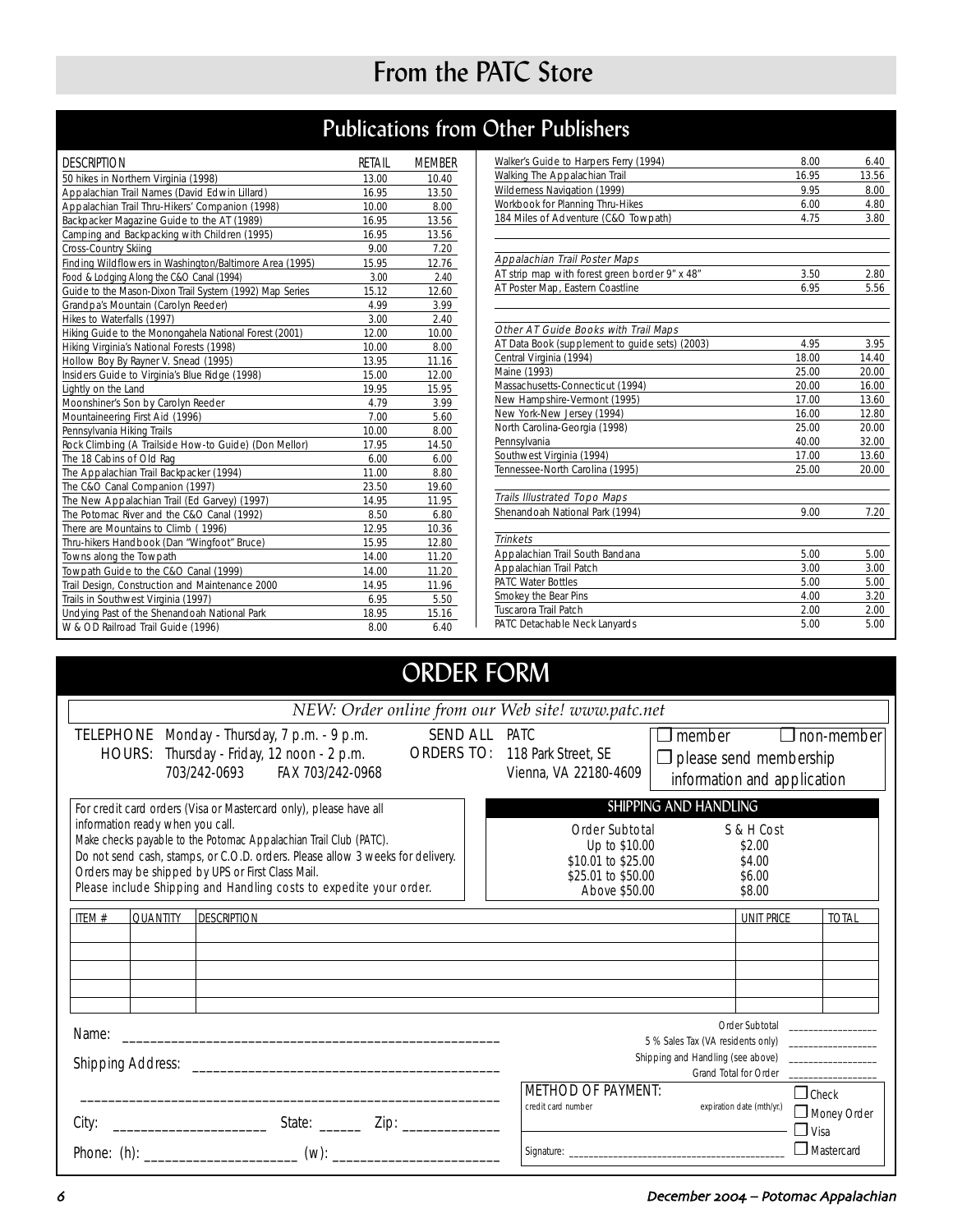# 38 Degrees North, 77 Degrees West

People say that the best way to get to know<br>someone is to travel with him, and if it's true that a person's character surfaces in the ups and downs of hotels and trains and crowds and timetables, then it's highly likely that hiking in all sorts of weather and following maps and building fires tells you even more.

Which is why, as we passed the six-month mark, I suggested an overnight backpacking trip to my boyfriend. He liked the idea, so we headed out for an overnight in the Cranberry Wilderness, a fantastically remote place (by East Coast standards) that is absolutely gorgeous during the fall months. The drive from D.C. takes over five and a half hours, but if you leave early enough you can get a good chunk of hiking in before the sun starts to set.

It was after one when we got on the trail (we didn't get as early a start as we had planned), and we were less than a mile into the trip when we met a group of weary hikers on their way out. They were tired and cranky, but were cheered quite a bit when we told them how close they were to the parking lot. They were returning from a three-day trip that had seen every weather pattern but sunshine and were further irritated by the fact that the day had cleared up just a few hours before they reached the cars. We had arrived after the



A hot fire takes the chill out of a cold October night.

skies turned blue and had been practically poetic in enjoying the glittering leaves and cheerful sunlight, unaware that we had just missed a weekend of chilling rain.

Our luck continued along the rest of the trail. We had the entire forest to ourselves and saw no one else for the rest of the trip. The ground was wet and muddy but didn't pose much of a problem, and the hike was level and easy. We found an idyllic camp spot at the "Y" of two creeks and set up camp with daylight to spare. The kielbasa and veggies in cream sauce and the bottle of Merlot were well worth their extra weight, and we ate around a snapping fire and drank the wine as the fire died down and the sky filled up with stars. We finished the night off with mugs of hot cocoa, soaking up the heat from the glowing coals and the drink while we squinted through tree branches trying to spot constellations.

We climbed into the tent, and because we were warm from the fire and hot cocoa, the coolness of our sleeping bags was refreshing.

In the morning we made breakfast and broke camp, getting back onto the trail at a reasonable hour without making much of an effort. The second day was as fine as the first, and our packs were much lighter so we could shuffle musically through the leaves without wearing ourselves out. It was interesting to discover that Craig had a tendency to focus more on the end point than the hike itself – I do believe that is an inherently male characteristic because every man I've ever been out on the trail with has put more emphasis on the destination than on the hike itself. It did, however, get us back on the road in time to visit a few Virginia wineries before they closed for the day. The grand experiment was a success, as well; it's always good to know that you can spend 48 hours in the woods with a person and still continue to enjoy his company when you get home. ❏

*—Alexa Hackbarth*

### Mushrooms, from page 3

thus virtually impossible to discern. Mycelia can grow to gargantuan proportions, limited only by the extent of a benign ecosystem. It is part of the accepted common folklore that the largest living thing in the world is a fungus that occupies some 40 acres in Michigan. As I recall, the Soviets claimed during the Cold War that they had the world's largest fungus. They probably did and still do, for all that it matters.

The mycelium that results from a single spore cannot create a mushroom. It takes two compatible hyphae growing from two compatible spores to do that. In this sense it is like the male and the female genders of most plants and animals. But with fungus, it is much more complicated, as there are a lot more pairing possibilities. There has been limited study in this area due to the difficulty in distinguishing different hyphae based on appearance. Understanding pair-wise behavior is dependent on a large number of tedious empirical observations. What testing has been done has shown more that 20,000 pairing combinations in some mushrooms. Each hypha brings one nucleus to the union, creating a cell with two nuclei, called a dikaryon. In this combined form, the mycelium grows, taking its nourishment from a variety of organic sources.

Mushrooms form from the dikaryon mycelium by coalescing into a more dense fibrous mass known as a primordium. The structure of the mushroom is established in embryonic form at this point with a distinct cap and stem, poised in the mycelium for the appropriate environmental stimulus, moisture. After a rain, water permeates the ground, and the inchoate mushroom absorbs it, expanding rapidly with the preexisting structure now enlarged by the addition of the fluid. This is why mushrooms pop out of the ground overnight after a rain. The moisture trigger is also relevant to the propagation of the species, as the mushroom will open and release its spores when environmental conditions are likely to favor their successful incubation.

Fungi are among the most notable features of any woodland trail. The bright orange glow of jack-o-lantern mushrooms huddled at the base of a tree is as striking as the delicate structure of the pink lady's slipper orchid. Their spontaneous appearance and ephemeral presence are like the wildflowers that enjoy universal adulation for their aesthetic qualities. But in spite of the aesthetics of their geometric balance, mushrooms are maligned, subject to all manner of hyperbole about their toxicity and hallucinogenic nature. It is a matter of education, as fungi are of great importance to woodland ecology and to the economics of any agricultural enterprise. And that is the motivation for learning mycology and for transmitting that knowledge to others, the mushroom chronicles. ❏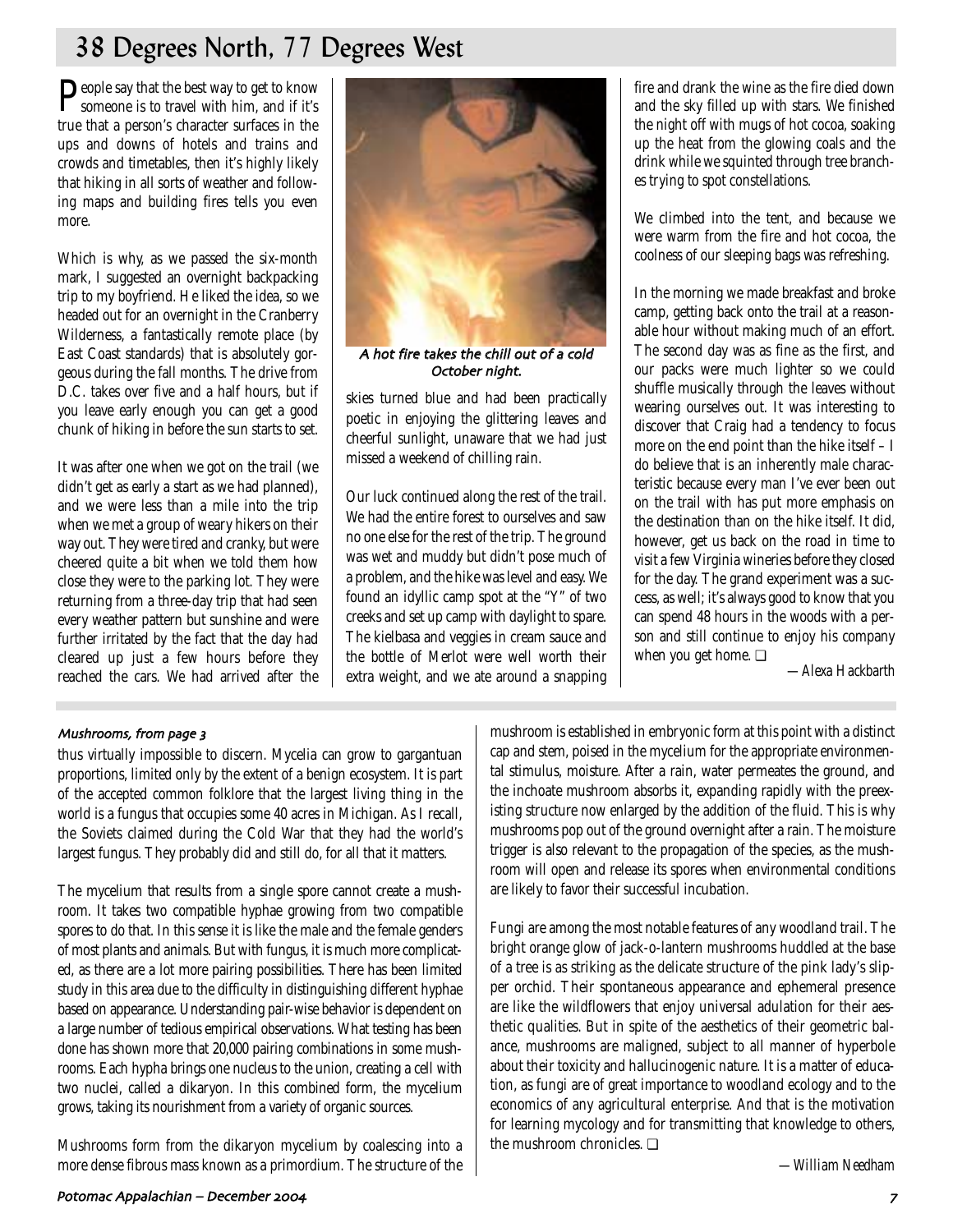

### Charlottesville Chapter

The Charlottesville Chapter hikes every Saturday; summer, winter, and in between. Hikes are usually 8 to 10 miles. We usually maintain trails on the last Saturday of the month. Meet at Sprint parking lot, 2307 Hydraulic Road, at 9:00 a.m., with food and water for the day. The majority of hikes are in the southern and central districts of Shenandoah National Park, with some in the north district and in George Washington National Forest. Our Chapter<br>hikes are posted at www.patc.net/ hikes are posted at www.patc.net/ chapters/char/hikes.html. INFO: Jere Bidwell 434/295-2143 or John Shannon 434/293-2953.

### North Chapter

The North Chapter of PATC conducts monthly trail work trips on the Maryland and Pennsylvania sections of the AT and on the Pennsylvania sections of the Tuscarora Trail. We also lead hikes on these and other trails. Maryland AT work trips are generally held on the first and third Saturdays – contact Nancy Hammond (mdtrail@yahoo.com) 301/739-0442 for information. Pennsylvania work trips are generally held on the AT on the first Saturday and on the Tuscarora on the third Saturday – contact Pete Brown (peter.brown4@worldnet.att.net) 410/343-1140. Pennsylvania AT work trips also include an optional Saturday evening dinner at the Gypsy Spring cabin. For information on upcoming hikes, contact Chris Firme (bncfirme@innernet.net) 717/765-4833. For general chapter information, contact chapter president Pete Brown or visit the North Chapter home page (www.patc.net/chapters/north/).

### Northern Shenandoah Valley Chapter

The Northern Shenandoah Valley Chapter sponsors hikes in national and state parks and forests in the Shenandoah Valley vicinity, open to the public, on a monthly basis except during the winter. Hikes are posted in the Forecast. Other activities are in the NSV Chapter Newsletter. For further information contact Lee Sheaffer, (thumpers@visuallink.com) 540/955-0736.

# **Chapters**

### Southern Shenandoah Valley Chapter

See www.ssvc.org or the one linked to the PATC Web site for descriptions of hikes and work trips. We usually hike in the southern and central districts of the SNP and in the GWNF. Contact the listed hike leader for information about a specific event, or contact Michael Seth 540/438-1301.

### West Virginia Chapter

Chapter meetings at Highacre are on the second Wednesday of Feb., Apr., Jun., Aug., Oct., and Dec. See Forecast for upcoming activities. For information about the chapter or to receive the newsletter, contact Judy Smoot 540/667-2036 or e-mail wvpatc@hotmail.com.

### Ski Touring Section

The Ski Touring Section has served since 1974 to introduce Washington area residents to crosscountry skiing and to provide cross-country skiing opportunities to experienced skiers. The Section sponsors winter weekend ski trips for all levels of skiers to nearby mountains in Maryland, West Virginia and Pennsylvania, as well as periodic social events year round. INFO: Bert Finkelstein (bertf@erols.com) 703/715-8534.

#### Mountaineering Section

We're a diverse group of local Washington, DC area climbers. Young and old, male and female, crag rat, sport climber, and alpinist, active and armchair types – we all enjoy climbing in its many varieties. We also share common interests in promoting safe climbing, conserving the outdoors, developing new climbers' skills, representing the Washington area climbing community, and having fun! We provide instruction for those wanting to learn the basics – we're not a school, but we can get you started. We go climbing, either locally or further afield, nearly every weekend. In the winter we organize trips to the Ice Festivals in the Adirondacks and the White Mountains for beginning and advanced ice climbers. For further information contact Andy Britton, (tallandyb@aol.com) 703/622-1920, or Mack Muir (MackMuir@edisaurus.com).

### PATC Hikes

PATC offers organized hikes appealing to the diverse interests of our members. There are K-9 Hikes, which invite you to bring your favorite dog; Family Hikes tailored to kids; Natural History Hikes stalking the fascinating but often elusive flora and fauna of the region; hikes featuring varying levels of difficulty with the Easy Hikers, In-Between Hikers, and Vigorous Hikers; Birding Hikes with experts to help sight and identify our avian neighbors; Historical Hikes tracking little-known structures in Shenandoah National Park; Series Hikes tracing the entire length of the Tuscarora Trail or the trails of Pennsylvania, section by section; Backpacking Hikes traversing the tracts of West Virginia and Southern Virginia; hikes scheduled for weekends; ones scheduled for weekdays; Geology Hikes led by experts from the Smithsonian focused on the unique stratigraphy of our area; Mushroom Hikes with mycologists; Waterfall Hikes to beat the summer heat; and Outreach Hikes to get together with the members of area groups like the Sierra Club or the Congressional Hikers. That is just to name a few. Check out the Forecast calendar and hear updates on the weekly tape (703/242-0965).

### Other Clubs' Hikes

Capital (www.capitalhikingclub.org) and Wanderbirds (www.wanderbirds.org) hike on Saturdays and Sundays, traveling by bus and leaving from downtown, with suburban stops as well. Center Club, Northern Virginia Hiking Club and Sierra Club hike on both Saturdays and Sundays using carpools, which often leave from a suburban Metro stop. Schedules are available at PATC Headquarters and are published in area newspapers on Fridays. The schedule of West Virginia Highland Conservancy outings in the Monongahela National Forest and surrounding areas is on their web site at www.wvhighlands.org.

# KEY to Forecast Activities

All events are marked for easy identification. Late changes or cancellations are listed on the weekly information tape (703/242-0965), which is updated on Sunday evening for the following seven days. The Forecast can also be<br>found on PATC's Web site at PÁTC's www.patc.net/activities/forecast.html.

- **\*** Hiking Trips
- \* Backpacking Trips
- $\mathcal{R}$  Trail Work Trips
- **i** Cabin/Shelter Work Trips
- **A** Ski Trips
- Special Events
- $\blacksquare$  Meetings
- $\varnothing$  Classes
- K9 Trail Blazers (dogs permitted)

Note to all hike leaders: Please ask nonmembers on your hike if they would like to join PATC, then get names and addresses so a club volunteer can send them information packets. Thanks!

### Meetings

Meetings are held at PATC HQ, 118 Park Street, S.E., Vienna, Va., unless otherwise noted.

### New Members (PATC) – First Wednesday

7:30 p.m. Curious about the club? Want to learn more? The best way is to attend a New Members meeting (but you don't have to be new to qualify). Attend the meeting and find the mysteries of PATC revealed in full. Refreshments will be served. Directions to PATC: Take Rt. 123 into Vienna, Va., and turn east on Park St. (Rt.675) to 118 Park St. on your left. INFO: Jane Thompson 301/349-2496.

### Mountaineering Section – Second Wednesday

8:00 p.m. – We meet every month unless noted in the Forecast. INFO: Mack Muir (MackMuir@edisaurus.com) 703/960-1697 or PATC's Web site: www.patc.net/chapters/mtn\_sect.

### Shenandoah Mountain Rescue Group

Business meeting - Last Tuesday of each month, 7:30 p.m. INFO: Doug Sigman (join@smrg.org), 703/255-5034, or www.smrg.org.

### PATC Council – Second Tuesday Meetings

The council meets at 7:00 p.m. sharp. The PATC Council meets every month to conduct business of the club and once a year for a dinner meeting. All members are always welcome. Come see how we make decisions about your club. INFO: Wilson Riley (wriley@patc.net) 703/242-0693 x11.

### Trail Patrol – First Tuesday

7:30 p.m. Trail Patrol volunteers are PATC's goodwill trail ambassadors to the hiking public. They provide a visible, reassuring presence on the trails, and strive to educate the public on good hiking practices, minimum impact hiking, and camping ethics. Patrol members are trained in land navigation, emergency procedures, radio communications, and personal equipment. All Trail Patrol volunteers are also expected to become certified in a recognized basic first aid course. Some equipment and uniform items are provided upon completion of training. INFO: Holly Wheeler (trailpatrol@patc.net) 301/486-1598, or see our section in PATC's Web site: www.patc.net/ volunteer/trailpatrol.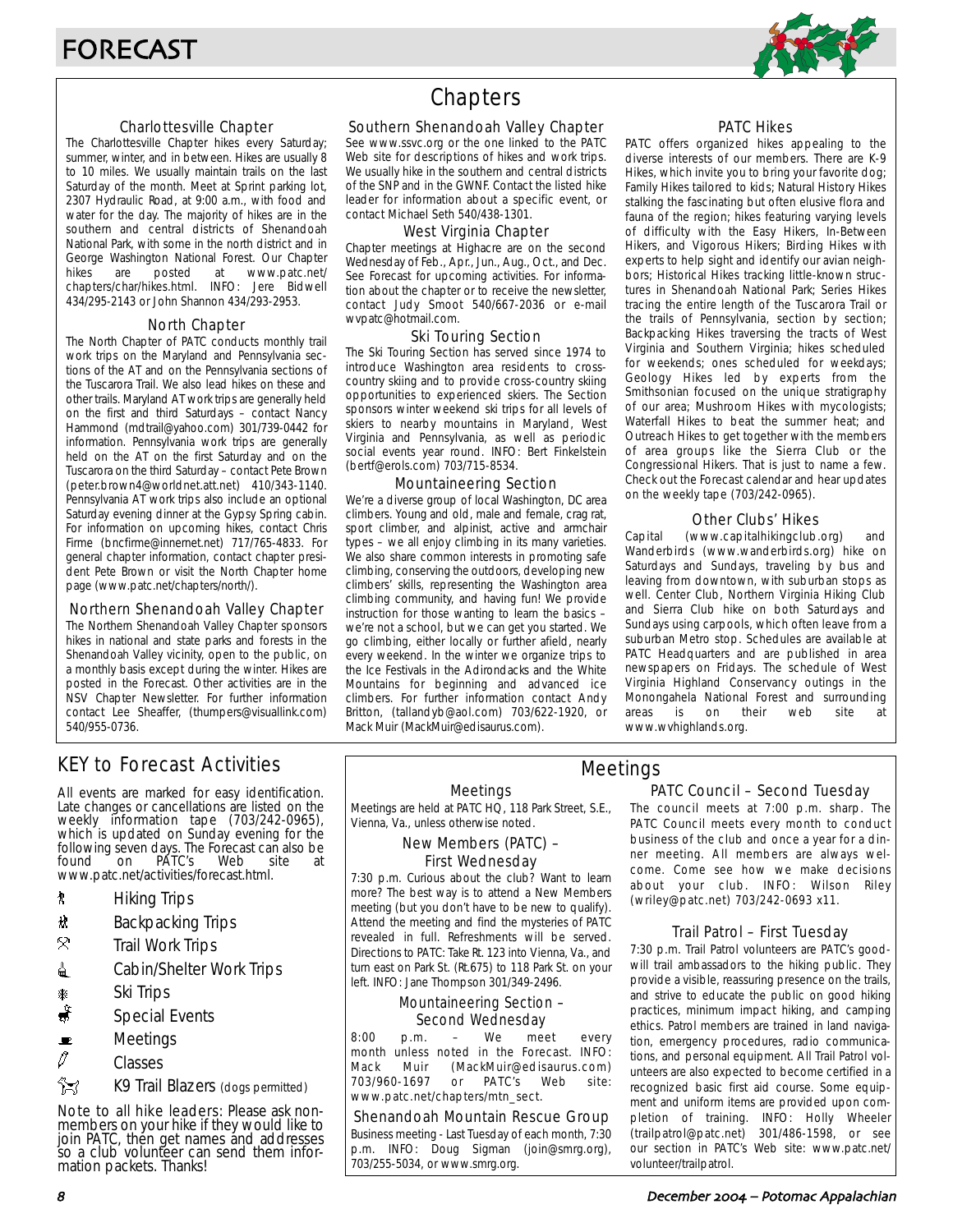



#### 1 (Wednesday) DEADLINE - January Potomac Appalachian Material due to editors 5:00 p.m.

All items for the next issue of the newsletter due. Send Forecast events to PA-Forecast@patc.net and all other articles to the editor at lindashannonb@mac.com. NOTE: Do not send photos or articles to headquarters. E-mail for address.

### 1 (Wednesday)<br>
CLASS CLASS - Snowshoeing 101 (REI) Bailey's Crossroads, VA

The ease of snowshoeing has made it one of the fastest growing winter sports in the country. Simply strap on a pair and go on a winter hike, backpack, or climb! Join the staff of REI as we put on another one of our famous "how to" clinics on the basics of snowshoeing. We will focus on the appropriate selection of gear and the initial skills needed to get you outside and on the trails. In addition, we will talk about some places to go. 7:30 p.m. INFO: Mark Nelson (mnelson@rei.com) 703/379-9400.

### 1 (Wednesday) ` HIKE - Easy Hikers Great Falls, MD

This will be a 5-mile hike from the Old Angler's Inn to Great Falls, Md., via the Gold Mine Trail and side trails and return via the C&O Towpath and Berma Road trail. Bring lunch and water. Meet at 10:15 a.m. in the parking lot across from the Old Angler's Inn on MacArthur Blvd. From I-495, go west on Clara Barton Parkway to its end at MacArthur Blvd. Go west one mile and turn left into the parking area across from Old Angler's Inn. INFO: Ruth Powers (ruthpowers@starpower.net) 703/821-2431.

#### 1 (Wednesday) ` HIKE - Midweek Hikers Location to be determined

The PATC Midweek Hikers carpool each Wednesday from the Washington, DC area to trailheads. Hikes are at a moderate pace and about 8 to 12 miles in length with varied elevations. Current information, including meeting place, time, leader's name and phone number, and a detailed description of the hike are available on the PATC Activities Recording: 703/242/0965.

1 (Wednesday)<br>■ MEETING - New Members (PATC), 7:30 p.m.

# 3 + 4 (Friday - Saturday)<br>
SPECIAL EVENT - NSVC Retreat, Glass House Front Royal, VA

The Northern Shenandoah Valley Chapter will have its last retreat of the year at Glass House Cabin on the first weekend in December. Come and enjoy friends, hiking, and food in a beautiful setting just before the holiday crunch. INFO: Lee Sheaffer (thumpers@visuallink.com) 540/955-0736.

# 4 (Saturday) a CLASS - Ultralight Backpacking (REI) Bailey's Crossroads, VA

This workshop will focus on ultralight backpacking for couples with an emphasis on techniques and gear that allow light, comfortable backcountry travel. A wide variety of ultralight gear will be used to demonstrate techniques necessary to remain warm, comfortable, happy, and safe while traveling ultralight. Workshop leaders, Alan Dixon and Alison Simon believe most couples can travel the backcountry with 14-16 pound packs for a three-day trip. This workshop is FREE, but pre-registration is necessary. 1:00 p.m. to 4:00 p.m. INFO: Mark Nelson (mnelson@rei.com) 703/379-9400.

#### 4 (Saturday)  $\hat{}$ z $\gamma$  HIKE - K9 Trailblazers Cockeysville, MD

Oregon Ridge Park - Annual Holiday Hike. Join us for a moderately paced, about-3-mile hike through the wooded trails and rolling hills of Oregon Ridge Park. Elevation changes will be moderate (around 200 ft.). We'll follow our hike with a holiday picnic to celebrate the season! Since this is a joint hike with K9 Trailblazers, well-behaved dogs are welcome as long as you keep them on leash and scoop after them. Maps, chocolate, and dog biscuits provided at the trailhead. Bring snacks, and water for you and your dog. Visit www.k9trailblazers.org for more details. INFO: Pat Fuhrer (psfuhrer@ k9trailblazers.org) 410/381-7408 or Jeff Bolognese (jabolognese@k9trailblazers.org) 410/247-4434.

#### 4 (Saturday) ` HIKE - Cultural Resources Hike Central District, Shenandoah National Park, VA

Steve Bair, wilderness resource specialist for the SNP, leads Bob Pickett and friends on an adventure in the Free State Hollow, where we will hike up to 8 miles on and off the trail. Steve will take us to some of the homesites of the mountain residents and discuss the recently released publication, In the Shadow of Ragged Mountain, about the archaeological surveys conducted before and after the October 2001 fires in this area. INFO: Bob Pickett 301/681-1511.

#### 4 (Saturday) ` HIKE - Northern Shenandoah Valley North District, Shenandoah National Park, VA

Jack Reeder will once again lead us on one of his famous bushwhack hikes to parts of the national park that are not often seen. Come and discover little known places and the lives of people who lived in this area before the park was created. INFO: Betsy Fowler (betsy.fowler@ngc.com) 703/556-3655 or Lee Sheaffer (thumpers@ visuallink.com) 540/955-0736.

#### 4 - 5 (Saturday - Sunday)  $\triangleq$  CABIN WORK TRIP - Tulip Tree Crew Stanardsville, VA

Don't miss out on an opportunity to participate in the completion of this wonderful cabin. We are getting down to the final finishing work before this lovely cabin, in an outstanding setting in the Blue Ridge Mountains of Virginia, goes into the rental system and you will have to pay for the privilege to spend a night there. INFO: Charlie Graf (cagraf@aol.com) 410/757-6053.

# 4 - 5 (Saturday - Sunday) a CLASS - Wilderness First Aid (WSC) Alexandria, VA

A program of the Wilderness Safety Council, this eighteen-hour class includes classroom study, hands-on practice, and results in a two-year certification. The cost is \$160. Register on-line at www.wfa.net. INFO: Christopher Tate (chris@wfa.net) 703/836-8905.

### 5 (Sunday) ` HIKE - Sunday Hikers Rosslyn, VA

Starting with a walk around Roosevelt Island, we'll do a circuit hike including part of the Potomac Heritage Trail up to Chain Bridge, and return on the C&O Towpath to Georgetown, then across the Key Bridge back to our starting point. Approx. 10 miles. INFO: Vince Ferrari (ferrari3@ix.netcom.com) 301/249-2210.

# 5 (Sunday)

### . TRAIL WORK TRIP - South Mountaineers Appalachian Trail, MD

Come join the South Mountaineers for a winter Sunday work trip! Bring water, gloves, boots and lunch. Meet in Frederick County at 9:00 a.m. INFO: Nancy Hammond (mdtrail@yahoo.com) 301/739-0442.

#### 7 (Tuesday) ` HIKE - Family Hike Round Hill, VA

Come on out for some beautiful views from Bear Rocks, as we hike along the AT from Snickers Gap at Rt. 7 and 601. This kid-paced hike is very rocky, and not jogging-stroller passable. We will hike up to Bear Rocks, over to Bear's Den Hostel, along their historical trail and back down. The complete hike will be about 2.5 to 3 miles, but can easily be shortened to about 1.5 miles. INFO: Lauren Lang (at94L@netzero.com) 571/242-3950.

### 7 (Tuesday)

### ` HIKE - Vigorous Hikers

### Central District, Shenandoah National Park, VA

Rated H. Leading Ridge. Climb Leading Ridge Trail to the AT south; to lunch at Corbin Cabin. Then climb Indian Run Trail to return via Crusher Ridge. 18 miles with 4,000 ft. climb. INFO: Chris Nolen (chrishiker@erols.com) 301/469-8931.

# 7 (Tuesday)

MEETING - Trail Patrol, 7:30 p.m.

# 8 (Wednesday) a CLASS - GPS 101 (REI)

Bailey's Crossroads, VA

This class will give an overview of the features and functions of GPS units and get you headed in the right direction. We'll show you how they work, what affects their accuracy, and how to choose a model based on your intended activities. The class includes a software demonstration and overview of online resources. 7:30 p.m. INFO: Mark Nelson (mnelson@rei.com) 703/379-9400

### 8 (Wednesday) ` HIKE - Easy Hikers Mason Neck, VA

Meet at 10:15 a.m. at Woodmarsh Trail. Hike about 4 easy miles in Mason Neck Wildlife Refuge and Mason Neck State Park. From the Beltway Take Rt. 611, Telegraph Road south. At 9.6 miles, stay in middle lane, marked by straight-ahead arrow, to cross Rt. 1 and continue on Rt. 611, now called Colchester Road. After 1.8 miles, turn left on Gunston Road. Go 3.7 miles to right turn at sign for Mason Neck State Park. Go 0.6 mile to parking for Woodmarsh Trail on left. We will lunch after the hike at Polo Grill on Rt. 1. INFO: John and Suzanne Kominski, 703/751-3026.

### 8 (Wednesday)

#### ` HIKE - Midweek Hikers Location to be determined

The PATC Midweek Hikers carpool each Wednesday from the Washington, DC area to trailheads. Hikes are at a moderate pace and about 8 to 12 miles in length with varied elevations. Current information, including meeting place, time, leader's name and phone number, and a detailed description of the hike are available on the PATC Activities Recording: 703/242/0965.

### 8 (Wednesday)

MEETING - Mountaineering Section, 8:00 p.m. Vienna, VA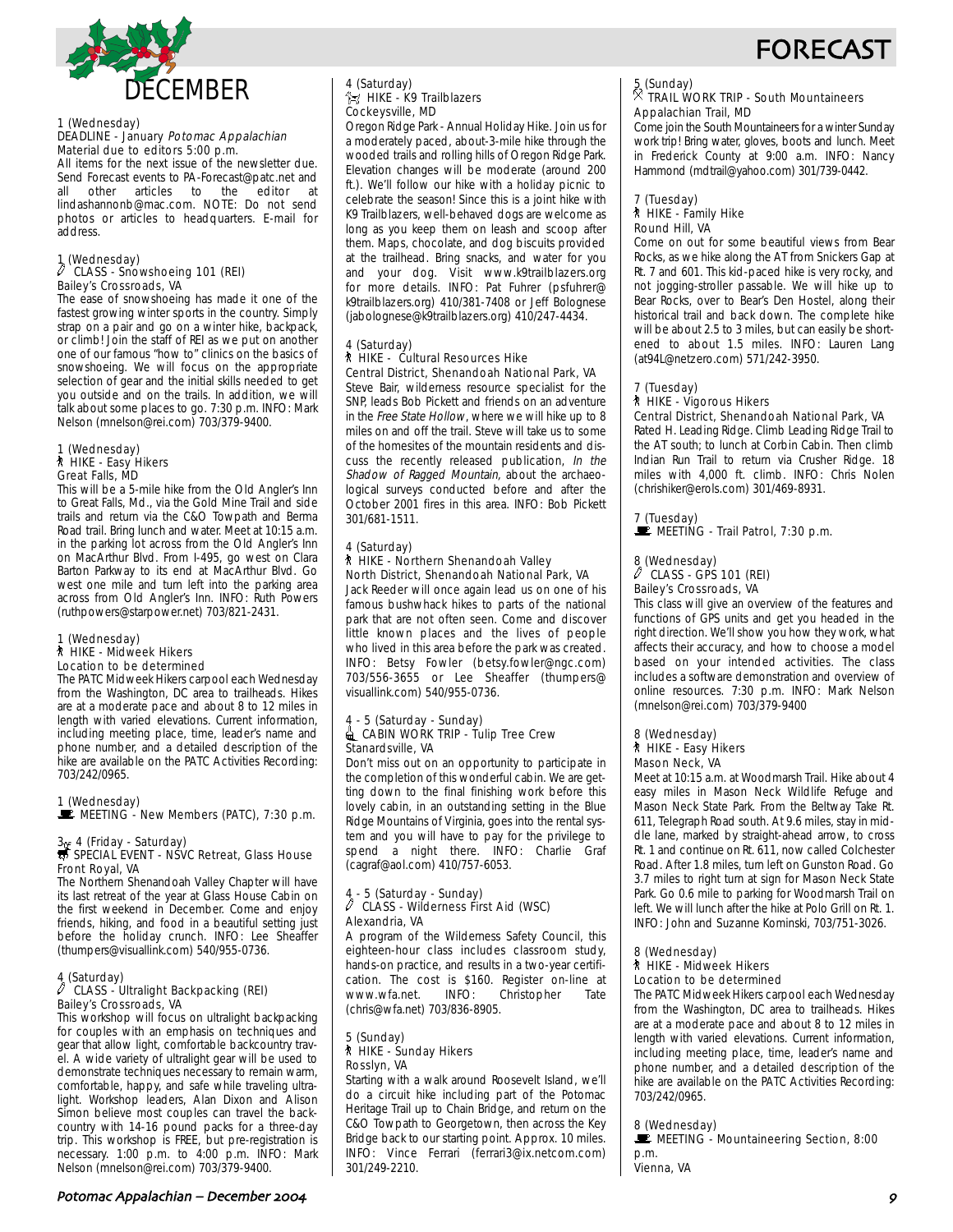# FORECAST

8 (Wednesday)<br>■ MEETING - West Virginia Chapter, 7:00 p.m. Highacre House, Harpers Ferry, WV

#### 9 (Thursday) ` HIKE - In-Between Hikers Great Falls, VA

A hike on the Fraser Preserve, Seneca, and Riverbend trails. This is a joint hike with the Sierra Club MWROP, and will be a moderate-to-fast, 9-10 miles over variable terrain. From I-495, exit 44 west on VA-193 (Georgetown Pike) for 7.5 miles to Springvale Rd. Go right for 2 .5 miles to arrow, turn left then immediate right. At Allenwood Lane turn left and park. Bring water/lunch but no pets. Starts at 10:00 a.m. INFO: Henri Comeau (henricomeau@aol.com) 703/ 451-7965.

# 11 - 12 (Saturday - Sunday) . TRAIL WORK TRIP - Cadillac Crew Harpers Ferry, WV

If you have been out on at least one work trip with the Cadillac Crew this year, please join us and help celebrate the Holidays and another great year of trail work. The Crew will set up the Christmas decorations in Highacre House, do some yard work, some trail work nearby, and there will be opportunities to visit historic Harpers Ferry and local hiking trails. A community dinner is planned for Saturday, and Sunday breakfast will be provided. INFO: Trudy Thompson (going2home2@yahoo.com) 703/938-3973 or Jon Rindt (jkrindt@shentel.net) 540/635-6351.

### 12 (Sunday) ` HIKE - Appalachian Trail Harpers Ferry, WV

We'll hike along the AT in WV and northern Virginia, from Harpers Ferry to Keys Gap. Hike distance is 6.5 miles. Includes a side trip to Loudoun Heights. INFO: Dave Jordahl (dave.jordahl@askdep.com) 240/777-7741.

# 12 (Sunday) . TRAIL WORK TRIP - South Mountaineers Appalachian Trail, MD

Come join the South Mountaineers for a winter Sunday work trip! Bring water, gloves, boots and lunch. Meet in Frederick County at 9:00 a.m. INFO: Nancy Hammond (mdtrail@yahoo.com) 301/739-0442.

### 14 (Tuesday) ` HIKE - Family Hike Vienna, VA

Join us for a 2-mile walk on jogging- and regularstroller-friendly surface, in Meadowlark Gardens Regional Park. We'll see interesting gardens, fun interconnecting paths, gazebos, and a cool visitors center. INFO: Anne Regan (anne.c.regan@verizon.net) 703/689-3883.

### 14 (Tuesday) ` HIKE - Vigorous Hikers Central District , Shenandoah National Park, VA

Old Rag and Whiteoak Canyon. 14 miles and 4500 ft climb. Enjoy the scramble up Old Rag, down to the foot of White Oak Canyon for a second climb and return via Corbin Hollow. INFO: Chris Nolen (chrishiker@erols.com) 301/469-8931.

# 14 (Tuesday)<br>■ MEETING - PATC Council, 7:00 p.m.

#### 15 (Wednesday) ` HIKE – Easy Hikers Washington, DC

Hike 4 easy miles on the Glover-Archibald Trail, along Foundry Branch from Van Ness Street, NW to Georgetown. After lunch in the Georgetown Park Mall Food Court, all decorated for the Holidays, we will return to our starting point by Metrobus. (Bring \$1.25, or \$0.60 for Senior Citizens, in exact change for fare). Meet at 10:15 a.m. on the parking lot of the National Presbyterian Church, Van Ness Street entrance. Hike is canceled if DC Public Schools are closed due to inclement weather. INFO: Gary Abrecht (GAbrecht@aol.com) 202/546-6089. Cell phone day of hike: 202/365-2921.

### 15 (Wednesday) ` HIKE - Midweek Hikers Location to be determined

The PATC Midweek Hikers carpool each Wednesday from the Washington, DC area to trailheads. Hikes are at a moderate pace and about 8 to 12 miles in length with varied elevations. Current information, including meeting place, time, leader's name and phone number, and a detailed description of the hike are available on the PATC Activities Recording: 703/242/0965.

### 18 (Saturday) ` HIKE - Waterfall and Wild Flower Series North District, Shenandoah National Park, VA

The 17th hike of the Waterfall and Wild Flower Series will be a 15-mile circuit on the Appalachian, Henderson Hollow, Lands Run Gap and Jenkins Gap trails. Total elevation is approximately 3,200 feet. PATC Map 9. Meet at the Oakton Shopping Center parking lot at 7:30 a.m. INFO: Jack Thorsen, (thorsen4@Juno.com) 703/39-6716 or William Needham (Needham82@aol.com) 410/884-9127.

#### 18 - 19 (Saturday - Sunday)  $\triangleq$  CABIN WORK TRIP - Rosser Lamb Crew Stanardsville, VA

Park and Peg have been laboring on this cabin, almost unassisted, for 5 years. Let's get out there in force and help them finish up their work. They have already made amazing progress and the house is looking great but there is still plenty of work to do. INFO: Charlie Graf (cagraf@aol.com) 410/757-6053.

### 21 (Tuesday) ` HIKE - Family Hike Great Falls, VA

Get away from the malls and come get some fresh air by hiking with us along the Difficult Run Trail, from Colvin Run Mill. This out-and-back hike will be about 3 miles long, and is jogging-stroller friendly. INFO: Lauren Lang (at94L@netzero.com) 571/242-3950.

#### 21 (Tuesday) ` HIKE - Vigorous Hikers North District, Shenandoah National Park, VA

Overall Falls. From Thompson Hollow climb Overall Run, view the falls, continue to Mathew's Arm and Elkwallow, returning via Beecher Ridge. 16 miles and 3500 ft. climb. INFO: Chris Nolen (chrishiker@erols.com) 301/469-8931.



# 22 (Wednesday) ` HIKE – Easy Hikers Washington, DC

The Easy Hikers will hike 4 to 5 miles on the National Mall stopping briefly to view the holiday decorations. Meet at the Federal Triangle Metro Station at 10:15 a.m. Bring water. Lunch will be at a local café. No pets. INFO: Bill Burnett (burn2154@earthlink.net) 703/569-2154.

#### 22 (Wednesday) **A** HIKE - Midweek Hikers Location to be determined

Hikes are at a moderate pace and about 8 to 12 miles in length with varied elevations. Current information, including meeting place, time, leader's name and phone number, and a detailed description of the hike are available on the PATC Activities Recording: 703/242/0965.

#### 28 (Tuesday) ` HIKE - Vigorous Hikers Central District, Shenandoah National Park, VA

Little Devil's Stairs. Ascend the stairs to Keyser Run Rd, to AT south over Hogback for views, then descend Piney Ridge Trail to return on Hull School Trail. About 13 miles and 4100 ft climb. INFO: Chris Nolen (chrishiker@erols.com) 301/469-8931.

### 28 (Tuesday)

MEETING - Shenandoah Mountain Rescue Group (Business meeting), 7:30 p.m.

### 29 (Wednesday) ` HIKE - Easy Hikers

# Vienna, VA

We'll do 5 miles of mostly flat walking on the W&OD Trail, with a stop at the end for lunch at Joe's in Vienna. Meet at the Vienna Community Center, 120 Cherry St. No pets. Bring water. Starts at 10:15 a.m. INFO: Henri Comeau (henricomeau@aol.com) 703/ 451-7965.

#### 29 (Wednesday) ` HIKE - Midweek Hikers Location to be determined

The PATC Midweek Hikers carpool each Wednesday from the Washington, DC area to trailheads. Hikes are at a moderate pace and about 8 to 12 miles in length with varied elevations. Current information, including meeting place, time, leader's name and phone number, and a detailed description of the hike are available on the PATC Activities Recording: 703/242/0965.

# **JANUARY**

1 (Saturday)

### DEADLINE - February Potomac Appalachian Material due to editors 5:00 p.m.

All items for the next issue of the newsletter due. Send Forecast events to PA-Forecast@patc.net and<br>all other articles to the editor at all other articles to the editor at lindashannonb@mac.com. NOTE: Do not send photos or articles to headquarters. E-mail for address.

### 4 (Tuesday) ` HIKE - Family Hike Leesburg, VA

Start the new year by getting out into nature, and come explore wildlife at the beautiful Rust Sanctuary. We will hike down to a pond, through the woods, and to an open meadow. This kidpaced circuit hike will be about 1.5 miles long. The trail is jogging-stroller passable. INFO: Lauren Lang (at94L@netzero.com) 571/242-3950.

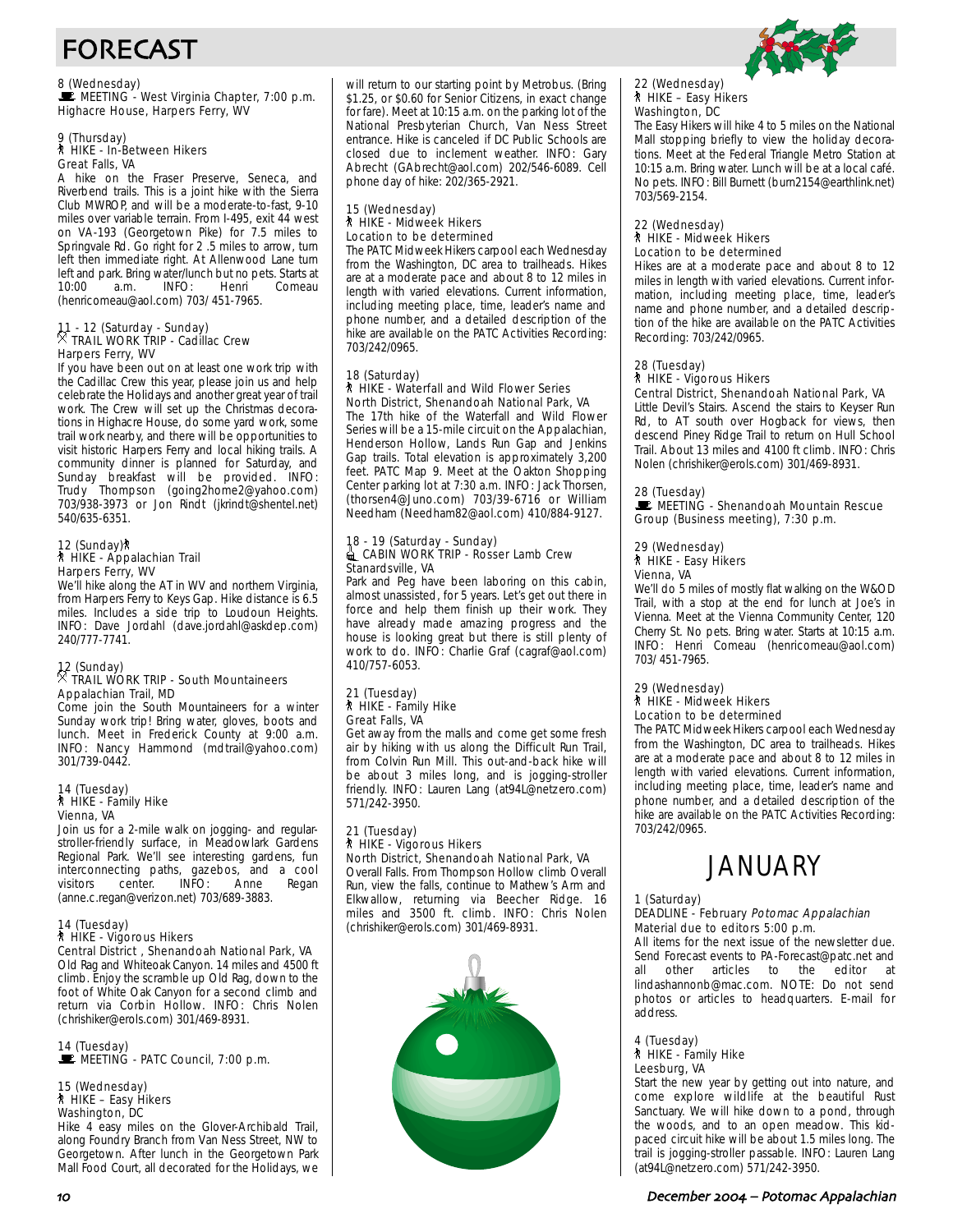

4 (Tuesday)  $\mathbf{\mathbf{\mathbf{\mathbb{E}}}}$  MEETING - Trail Patrol, 7:30 p.m.

### 5 (Wednesday) ` HIKE - Easy Hikers Alexandria, VA

Starting from the Belle Haven Picnic area south of Alexandria, the Easy Hikers will walk on the paved bicycle path, the Dyke Marsh nature trail, and visit the Jones Point lighthouse to get a very upclose view of the Wilson Bridge construction. Meet at 10:15 a.m. and bring lunch and water and binoculars for birding if you wish. To reach the picnic area, take the G. Washington parkway south through Alexandria. The picnic area is about 1/2 mile beyond Alexandria on the left. Or exit the Beltway (I-495) at Exit 1, take US 1 North to Franklin St, (first light) turn right to Washington St, turn right and go about 1 mile to picnic area on left. INFO: Shirley Rettig 703/836-0147.

### 5 (Wednesday) ` HIKE - Midweek Hikers Location to be determined

The PATC Midweek Hikers carpool each Wednesday from the Washington, DC area to trailheads. Hikes are at a moderate pace and about 8 to 12 miles in length with varied elevations. Current information, including meeting place, time, leader's name and phone number, and a detailed description of the hike are available on the PATC Activities Recording: 703/242/0965.

5 (Wednesday) MEETING - New Members (PATC), 7:30 p.m.

11 (Tuesday) MEETING - PATC Council, 7:00 p.m.

#### 12 (Wednesday) ` HIKE - Midweek Hikers Location to be determined

The PATC Midweek Hikers carpool each Wednesday from the Washington, DC area to trailheads. Hikes are at a moderate pace and about 8 to 12 miles in length with varied elevations. Current information, including meeting place, time, leader's name and phone number, and a detailed description of the hike are available on the PATC Activities Recording: 703/242/0965.

### 12 (Wednesday)  $\mathbb E$  MEETING - Mountaineering Section, 8:00 p.m.

19 (Wednesday) ` HIKE - Midweek Hikers Location to be determined

The PATC Midweek Hikers carpool each Wednesday from the Washington, DC area to trailheads. Hikes are at a moderate pace and about 8 to 12 miles in length with varied elevations. Current information, including meeting place, time, leader's name and phone number, and a detailed description of the hike are available on the PATC Activities Recording: 703/242/0965.

# 22 - 23 (Saturday - Sunday) a CLASS - CPR and First Aid Vienna, VA

The Trail Patrol is hosting a CPR and First Aid course. The two-day course covers American Heart Association Adult, Child, and Infant CPR and First Aid. The students will learn basic first aid skills with hands on time. Books and certifications are provided. The afternoon portion of the first aid class is designed with wilderness situations in mind. Time will be spent going over items in our first aid kits and packs. The students learn how to do basic splinting and bleeding control with supplies from their packs. The cost of each class is \$50 per day (\$100 for both days of CPR and 1st aid). The deadline to register for this class is Jan. 7, 2005. INFO: Ben Fernandez (TPTraining@patc.net) 703/327-9788

### 25 (Tuesday)

**WEETING - Shenandoah Mountain Rescue Group (Business meeting),** 7:30 p.m.

26 (Wednesday) ` HIKE - Midweek Hikers Location to be determined

The PATC Midweek Hikers carpool each Wednesday from the Washington, DC area to trailheads. Hikes are at a moderate pace and about 8 to 12 miles in length with varied elevations. Current information, including meeting place, time, leader's name and phone number, and a detailed description of the hike are available on the PATC Activities Recording: 703/242/0965. ❏



Helen was a member of PATC for 64 years, even after moving to an assisted living home in Adelphi. Throughout her membership Helen maintained a strong interest and support of PATC; she served on several committees until 1965: publicity, shelter reservations, *BULLETIN* editorial staff, photo and exhibits chair, conservation, and history. She was a naturalist and author, serving as a nature guide at Great Falls Tavern and leading C&O Towpath hikes for 25 years. She began leading nature walks for the NPS in 1973. ❏ *Club Member Feb. 1940-Sept. 29, 2004*

*—Carol Niedzialek*

### Appalachian Nature, from page 4

ground. Eventually, he turned around in the hole and, by the next day, he was out of sight.

Many turtles also exhibit freeze tolerance. Box turtles from the upper Midwest have been shown to tolerate temperatures as low as -25 degrees F for at least three days while 7 to 58 percent of their total body water froze solid. Like the garter snake, this enables the box turtle to survive shallow overwintering sites despite freezing temperatures. Painted turtles range farther north than any other land or freshwater turtle. Hatchlings have been found to survive 24 hours of freezing at -24 degrees F with 52-53 percent of their total body water as ice. Other tests found them able to withstand 25 degrees F for at least eleven days. Under these conditions there is no muscle movement and no breathing, heartbeat, or blood flow. They survive in true metabolic arrest.

Painted turtles can exhibit freeze tolerance or freeze avoidance, in the form of supercooling. This means the liquids in the body remain in the liquid state even at temperatures below freezing. In fact, supercooling has been documented at temperatures down to 10 degrees F! Whether a painted turtle utilizes freeze tolerance versus freeze avoidance depends on its environmental conditions. Freeze tolerance only works if temperatures stay above 25 degrees F throughout the winter. If colder temperatures occur, further freezing of the turtle will cause its demise. Thus, in colder habitats, most turtles will adopt the freeze avoidance strategy of supercooling.

Interestingly, the painted turtles' ability to survive such low temperatures exists only in hatchlings. Unlike most turtles that, upon hatching, will emerge from the summer nest and crawl to the nearest pond, the painted turtle remains in the nest, thus making it susceptible to more severe low temperatures. After the first winter, the painted turtle will hibernate in pond muds. Thus, not surprisingly, this freeze tolerance is not found beyond the painted turtles' first year.

One final comment. Please note that the statistics presented here have been taken from northern populations. As noted with the painted turtles, regional variations have evolved to meet the specific needs of their habitat. So, don't take a hatchling painted turtle from our forests and stick it into your refrigerator for the winter. Nature knows best. ❏

*—Bob Pickett*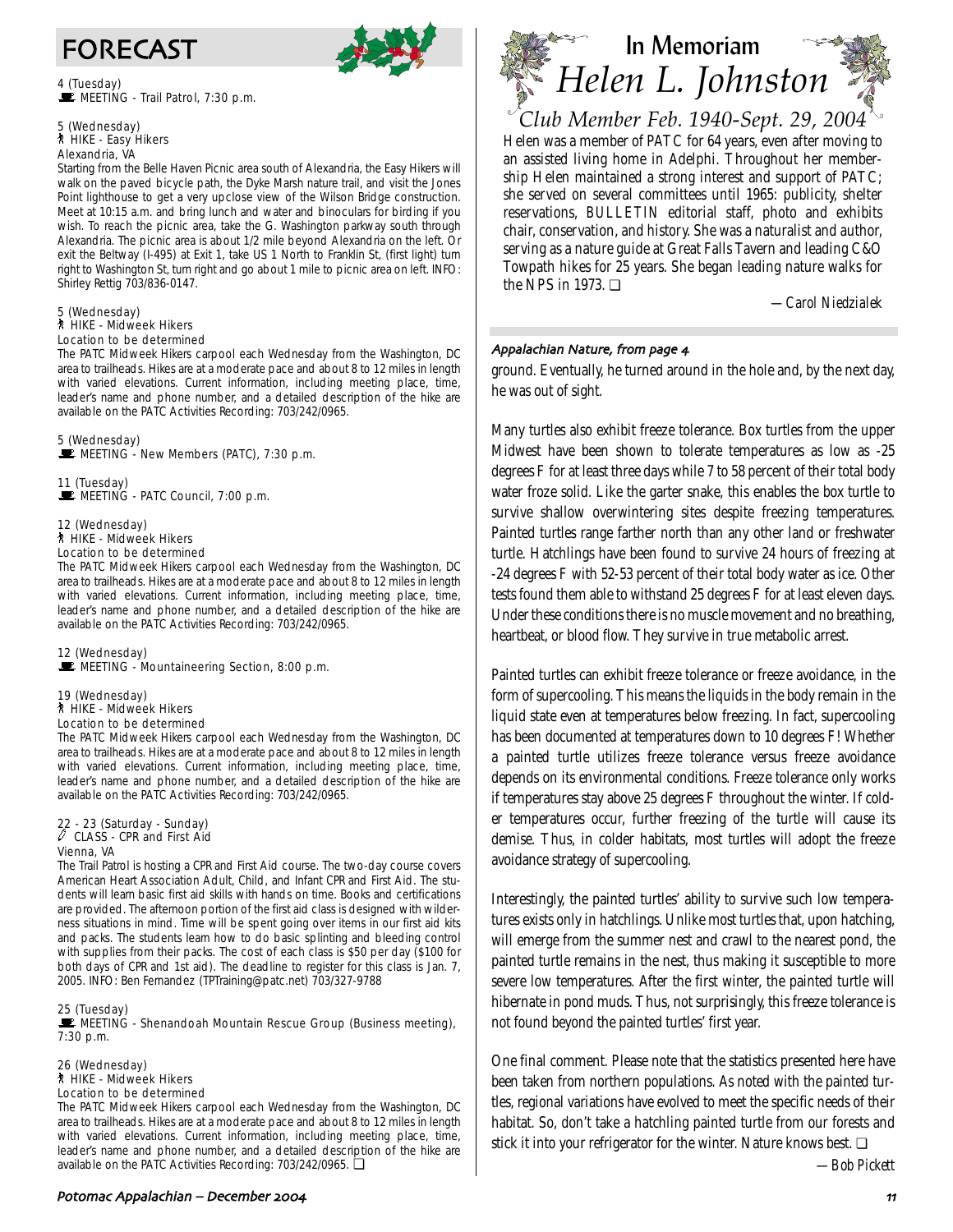# VOLUNTEER OPPORTUNITIES

# Put on your Editor's Hat

PATC needs a new chair for the Publications Committee. This is an active committee that produces all of the club's publications (except maps): hiking guides, the cabins book, and other specialized publications relating to hiking. Publications are a major revenue stream for the club, so this role has

an important influence on our annual budget. In 2005 the committee chair will manage two re-publications of existing trail guides.

The committee chair automatically has a voting seat on PATC Council and is an integral member of the leadership team. This is a good way to polish your editorial skills and brush up your resumé. If interested, or if you have questions, reply to Tom Johnson (president@patc.net).

# TRAIL OVERSEER DISCOUNTS

PATC OVERSEERS GET DIS-COUNTS from the following merchants who support our volunteer programs: Blue Ridge Mountain Sports (Charlottesville, Tidewater) – 20%, Hudson Trail Outfitters (Metro D.C.) – 15%, The Trail House (Frederick, Md.) – 15%, Casual Adventures (Arlington, Va.) – 10%, Campmor (mail order via PATC HQ) – 10%, Weasel Creek Outfitters in Front Royal – 10%, and The Outfitter at Harpers Ferry – 15%. Check the back page of the PA for the latest trail, cabin, and shelter overseer opportunities. All PATC members receive a 10% discount from Blue Ridge Mountain Sports. Be sure to have your membership ID or overseer ID ready when you shop.

# HIKING PARTNERSHIPS

LLAMA TREK IN WYOMING. Anyone interested in participating in advance planning for a weeklong hike in July or early August, 2005, into the Wind River Mountains west of Lander WY, using Llamas to transport our trail gear, please contact Dave Appel (dwappel@juno.com). Lander Llamas would outfit the group with tents and sleeping bags, transport essential personal gear, and provide all trail meals, making this hike practical for PATC members flying to Lander.

LOOKING FOR SOME WOMEN TO HIKE WITH: Are you interested in hiking sections of the AT - mostly by slackpacking, dayhiking, and occasional overnight? I've finished about half. Let's compare notes. INFO: Stacy (dslabare@corlink.com.) 304/358-3154.



Need some boots? Have an extra tent? Looking for a hiking buddy? The Swap Meet might be just the place to start your search. Send your queries to PA@PATC.net .

Notices are published free of charge for PATC members only. PATC cannot vouch for any of the advertised items. No commercial advertisement or personal notices unrelated to hiking will be accepted. Deadline for inclusion is the first day of the month preceding issuance of the newsletter. Notices will be run for three months, at the discretion of the editor, unless we are otherwise advised. ❏

# FREE TO GOOD HOME

FREE FIREWOOD for the asking. A pickup truck full of cut and seasoned (by this fall) wood is available on a first-come, first-served basis. Kindling also available. Must get rid of it quickly. Please call Bernie Morgan at 301/864-1324.

# EQUIPMENT WANTED

TARP TENT for two or three. Floored version a bonus. Must be in relatively good condition. Please e-mail Linda (lindashannonb@ mac.com) with good news.

DOG PACK for medium to large dog (75-80 pounds). Previously used is fine as long as there are no holes. Please contact Linda (lindashannonb@mac.com).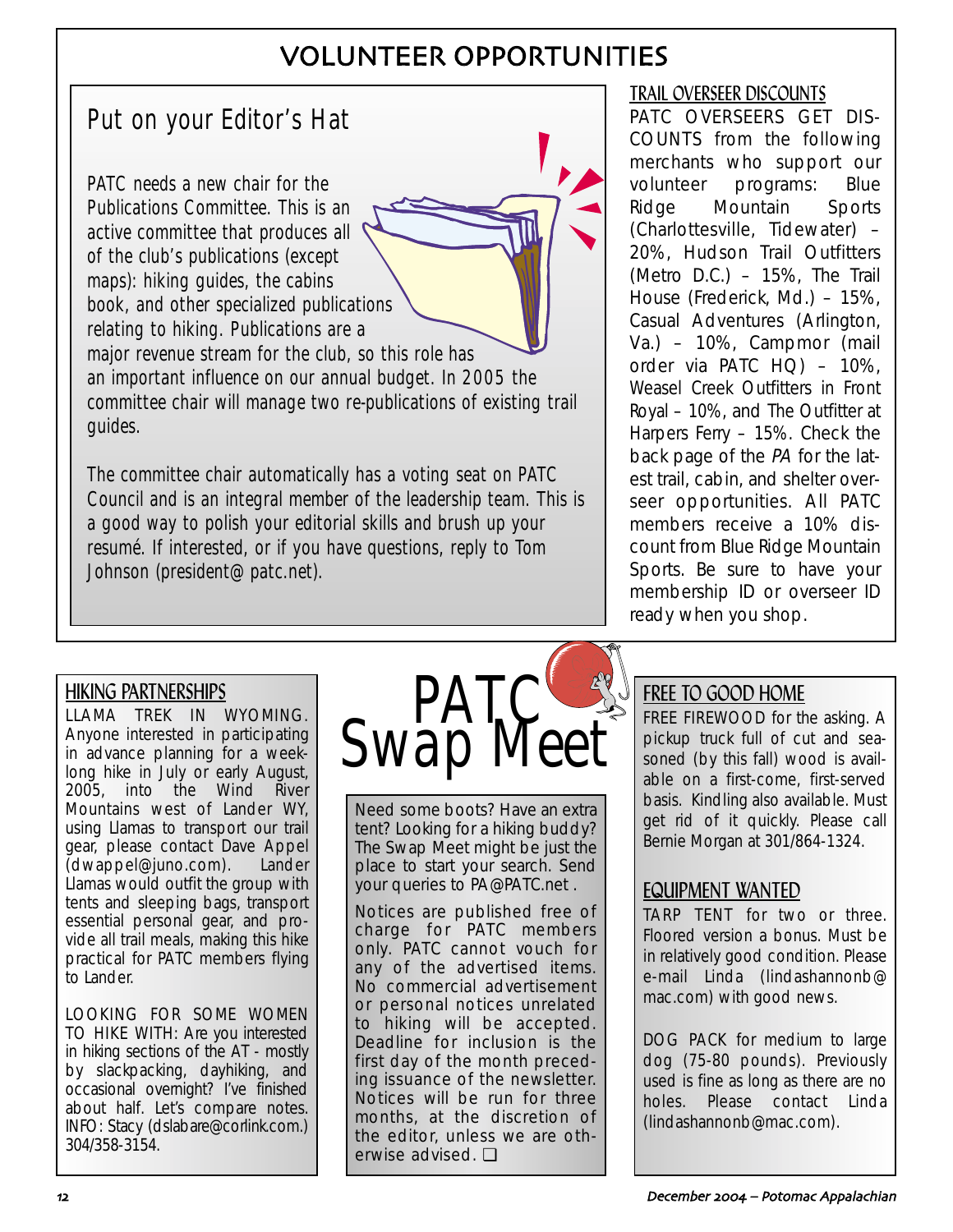# TRAILHEAD

They call it mizzle, the combination of mist and drizzle that covered PATC country during late October. Fall colors were there, but they were hard to see with the low clouds and fog obscuring the sun for most of the area. We hope that hikers took advantage of the few clear days to enjoy the foliage, and overseers got their last chance to visit their trails before the onset of winter.

# **Trails 2005 Activity Schedule**

For advanced planning, trail activities in 2005 scheduled to date include:

# **January**

29 (Sat.) - SNP-PATC meeting in Vienna. SNP PATC DMs attend. Important policy discussions are likely.

### **February**

26 (Sat.) - FS-PATC meeting in Edinburgh. GWNF PATC DMs attend.

# **March**

23 (Wed.) - Spring DM meeting in Vienna. All PATC DMs attend.

### **April**

23-24 - Chainsaw Class SNP Pinnacles. Priority will be given to those experienced saw operators whose certification is about to run out.

### **May**

2-6 - SNP SD Summer Crew 10-13 - SNP CD Summer Crew 14-15 - Chainsaw Class, ATC Greenbriar State Park, MD 16-20 - SNP ND Summer Crew

### **June**

4-5 - CD overseer workshop in SNP 5-10 - Massarock Summer Crew 12-17 - Massarock Summer Crew

### **August**

15-19 - SNP SD Summer Crew 22-26 - SNP CD Summer Crew 29 Aug. - 2 Sept. - SNP ND Summer Crew

# **September**

14 (Wed.) - Fall DM meeting in Vienna 11-16 - Massarock Crew 18-23 - Massarock Crew

The bi-annual meeting of the ATC will be held in Johnson City, Tenn., on July 1-6 at East Tennessee State University. Trail volunteers are urged to attend. Workshops frequently address trail construction and maintenance.



Patrick, Mike, and Kurt standing on finished crib wall on AT below Crescent Rock in SNP Central District.

# **Tool Talk From SOT**

*Tool custodians:* Check hand tools for which you are responsible. If they are dull, sharpen. If tool is in need of repair, fix. Sand handles and treat with linseed oil. Remove dirt and rust and put WD40 on metal. If you don't want to condition tools, take them to the tool room in Vienna for conditioning and repair.

*Prepare power tools for winter.* Run power tools until they are out of gas. Clean tools of dirt, gunk, and vegetation. Lubricate power weeders and brush cutters. Take steps to ensure chains on chainsaws are sharp; loosen chain on bar. Get power tools in for maintenance if not running properly.

Store all tools out of the weather; if appropriate, take to Vienna for storage in tool room. Empty all power tools of fuel before storing in tool room. Take paint out of toolboxes and store inside where paint won't freeze.

*A new tool:* A new tool called a Rogue hoe has been made. I tried it out, and it is nifty. It is excellent at cleaning waterbars and check dams, cutting grass and roots, and shaping dirt. I recommend you try it out. *—Liles Creighton, Supervisor of Trails*

# **Ivan Takes Out Workshop**

For the first time in 17 years, the annual SNP North District workshop was done in by Mother Nature. With weather forecasts pre-

dicting the remnants of Hurricane Ivan to pass through the Virginia Blue Ridge over the workshop weekend, George Walters and Shawn Green of the NPS had several conversations early in the week to ascertain the situation and make a decision. In the interest of prudence, safety, and comfort for the participants, it was decided to cancel the event. It seems that rainy weather has had a significant impact on both North and Central District trail workshops the last few years. Perhaps, after so many years of good weather for our workshop weekends, our number has finally come due.

# **Mill Mountain Trek**

Mill Mountain Trail Overseer Jim Tomlin volunteered to assist hike leader Mike Juskelis of the West Virginia Highlands Conservancy on a 14-mile group hike on Great North Mountain on Saturday, Oct. 16. It was the first visit of this hiking group to the Long Mountain/Tibbet Knob area, and to an overseer familiar with this PATC District, it was much welcomed. The challenging hike encountered such obstacles as a slosh through Trout Run, a slippery wet rock field, rain, some snowflakes, a brief duration of pea-sized hail, and eventually sunshine and gale force winds. Near the end of the hike atop Tibbet Knob, the cold winds were so vicious that the group felt the peak should be renamed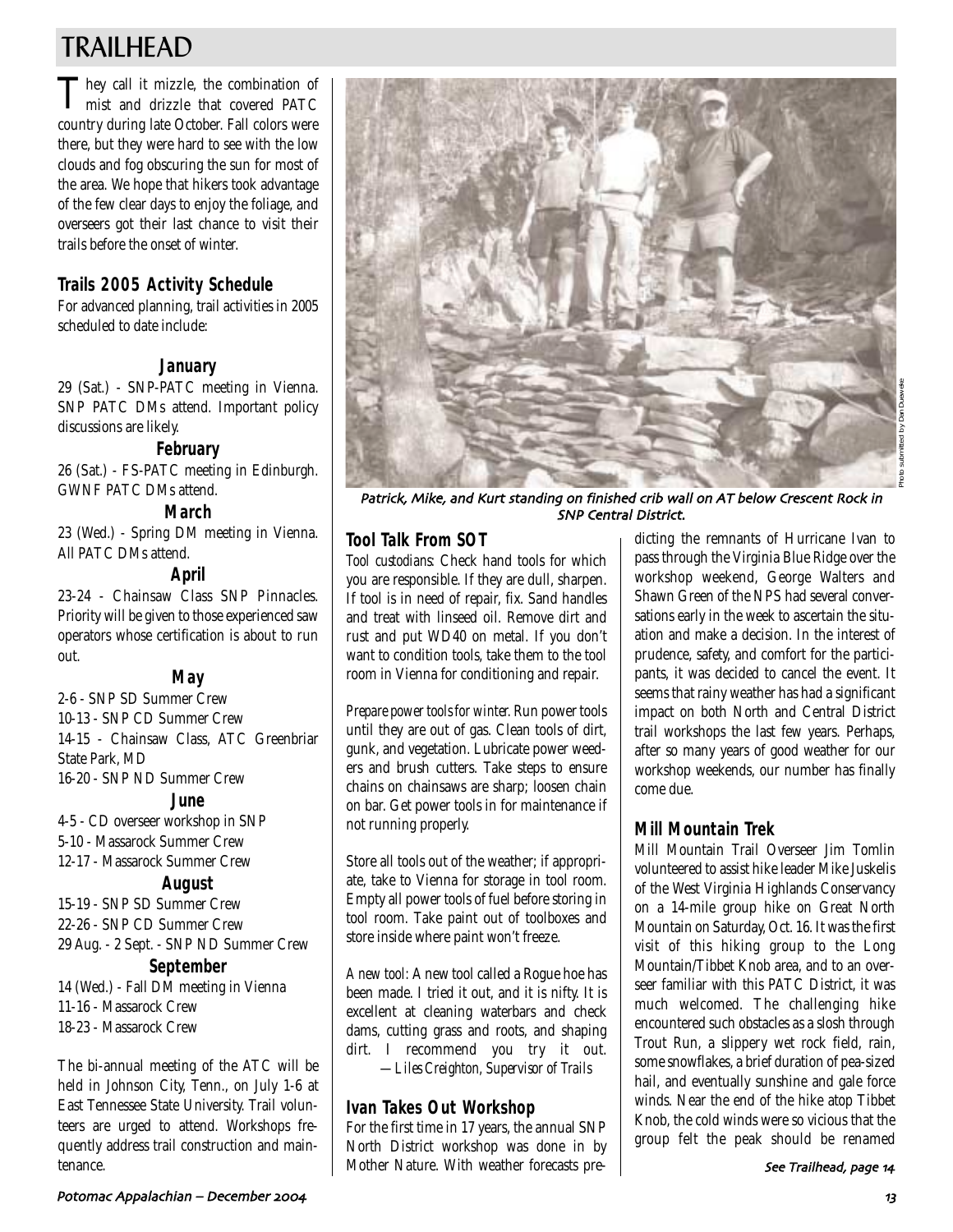# TRAILHEAD

### Trailhead, from page 13

"Tibet" Knob! All participants did fine and enjoyed the hike and brilliant leaf colors, despite the wild weather.

# **Blue and White Completes Crib Wall Project on AT**

The Blue and White Crib Wall Crew was out in force in October on a damaged section of the AT. About 20 feet of trail had fallen off the face of the mountain just below Crescent Rock overlook, and although an ATC crew had built up the base and set the first courses of stone, they weren't able to complete the job. That task fell to Patrick Wilson, his brother Mike, Kurt Fisher, and Dan Dueweke. After a careful survey of the site, Patrick declared, "We will use no rock that doesn't require a grip hoist to set it in place." Fortunately for Patrick, there was a large oak tree next to the crib wall that made a perfect spar for attaching a block and cable. Over the next six hours, large boulders were hoisted up the mountain, chiseled into the necessary shape, and set in place. Add to this a little crush-fill busting with a mash hammer, and the trail was brought to the proper grade and out-slope.

Every grip-hoist exercise offers overseers the chance to experience slippery rocks and difficulties securing the load with nylon straps. Enter the "Wilson Basket," popularized by Overseer Patrick who combined 20 feet of chain with several adjustable chain cross ties and a "Dixie saddle ring" to construct a non-slip rock basket that absolutely secures any load regardless of shape or size. Watch the *PA* in the future for a detailed description of this, the best new tool for stonework since a large Egyptian workforce.

# **Stream Crossings a Challenge In High Water**

Heavy rains in September were a challenge to trail crews trying to fix step boulders on two popular trails in Nicholson Hollow. Using his abovementioned rock basket, Patrick Wilson and John Hebbe replaced and reset boulders on the Hughes River crossing on Lower Nicholson Hollow. This crossing was damaged by Hurricane Isabel last year and had been high on the to-do list for the Blue and White Crew. The new crossing now utilizes large flat boulders and should greatly improve the footing across this stream. Meanwhile, a crew composed of Dan Dueweke, Mel Ellis, Charles Hillon, and Jim Hamlin attempted to finish a stream crossing on Corbin Mountain Trail. Standing knee deep in



Oops! Sheared pins means the work day is over for job over on Corbin Mountain Trail stream crossing.

the cold and fast-moving October stream water made for numb toes and unstable footing. It was here that Dan learned that it was possible to overload a grip hoist. Shearing the pins on the grip hoist's handle ended that crew's efforts to finish the crossing, which will have to wait for next year.

# **John Brown's Body**

It could be quite unnerving to arrive at a PATC work site in West Virginia's eastern panhandle during



Patrick Wilson shaping rock with hammer and chisel.

Halloween season, only to see John Brown's body lying next to a freshly dug excavation with no re-enactment planned or intended! This actually happened on Oct. 10, but it was PATC volunteer John Brown taking a well-deserved rest break while waiting for sister-in-law and Ruth Morris Tract Manager Karen Brown. The two were headed back from Martinsburg with a few more bags of cement to be used for some new gatepost holes. The gate that was erected that day just off River Road is truly a testimony to what can be accomplished when a few PATC volunteers get together. AT corridor manager Tom Lupp's experience with other gate projects was most helpful.

The "John Brown's body lies a-moldering in the grave but his soul goes marching on" song originated from the seminal October 1859 raid in Harpers Ferry, 145 years earlier, but right down the hill from PATC's Highacre House. Julia Ward Howe adapted the tune with new lyrics that we now know as the Battle Hymn of the Republic. The ground where Highacre House is situated changed hands seven times during the 1860s, and we should never forget the people who fought and died during that great conflagration nor the lessons that we should have learned from that war. But John Brown's soul does indeed go marching on in the form of PATC volunteerism!

# **SNP AT South**

The last few months have seen some interesting "visitors" on our trails. We hope this is not a portent of what is to come. One of our overseers found horse sign on the AT and a portion of the Rocky Top Trail. The overseer for Rocky Top Trail commented that it must have been an athletic horse. A few weeks ago, an overnight camper on the Big Run Trail had his campsite overrun by a group of mountain bikers with headlamps. They were probably training for an endurance ride. They certainly did not belong there. Other than seeing if one could engage them in conversation to see from whence they came, intervention should probably be avoided. That is always the challenge when one comes upon something that is not legal. The Rangers are aware of this and are on the lookout. I suspect that they use the fire roads to get into the park.

Finally, there are now three weeders in the South District. Two are at Simmons Gap, and one is at Rockfish Gap. Remember that you should bring your own fuel, 50-1 mixture. The fire regulations do not allow us to keep fuel in the storage area.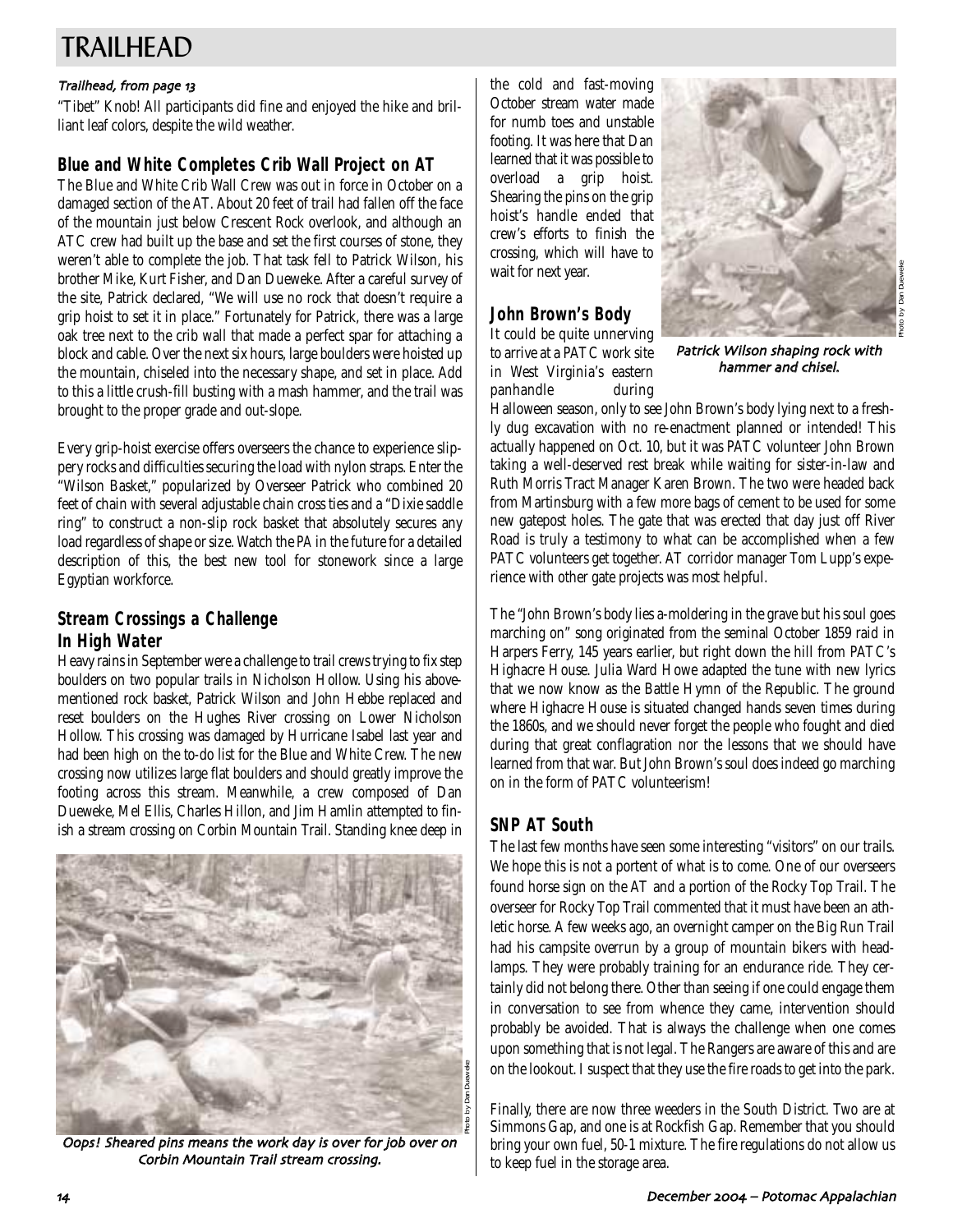

Photo by Pete Gatje

Madison Run crossing team checks out the newly placed rocks. From left to right are Tim Hupp, John Ruppe, Pete Gatje with Supervisor Nelly, Rhett Orndorff, and John Turnbull.

### **Madison Run Project**

On Oct. 16, five SNP South Side trail overseers completed a stream crossing construction project across Madison Run. Led by grip-hoist expert Pete Gatje, large rocks were strategically placed to provide a dry crossing. This crossing is located at the Furnace Mountain Trail trailhead on the SNP western boundary. It was actually the second annual reconstruction of last year's project that got washed out by an eight-foot water surge from the three hurricanes that influenced SNP this fall.

# **Ocktoberfest and Little Devils Stairs**

The North District Hoodlums spent their October work trip on Little Devils Stairs trail removing blowdowns, installing log checkdams, and rebuilding waterbars and rock cribbing along the upper stretch of this trail. They then retired to Range View Cabin for an Ocktoberfest feast of sauerbraten, potato pancakes, sausage und sauerkraut, pumpkin und squash, biergarten, etc., etc. And for dessert? What else but German chocolate cake!

# **Ovoka AT Relocation Awaits Commissioning**

After five Cadillac Crew work trips this year, the AT relocation through the Ovoka Farms property is ready to be opened. The property, between Rte. 50 and Sky Meadows State Park, was purchased by ATPO last year. The relocation passes through some open pastures that provide a distinctively different feel from the "green tunnel" of the current trail. Included in the project is a side trail past a view overlooking the Paris, Va., area that connects to the Sky Meadows trail network forming a three-mile-plus loop. Current plans indicate the trail will be officially opened early next year.

### **Potomac Heritage Trail - Access Closed**

Due to a rock landslide in early spring 2004, the Windy Run access point to the PHT has been closed. The National Park Service is now considering future options. The easiest option is to close permanently the access point, depriving many local Arlington County residents easy access to the PHT.

Local residents have been contacting PATC inquiring about Windy Run's future. If you are interested in joining such an effort please contact the PHT's District Manager Bruce Glendening at bglendening@yahoo.com.

Please send any interesting tale, technical advice, individual or group accomplishments, and trail maintenance questions to Trailhead, c/o Jon Rindt, 621 Skyline Forest Drive, Front Royal, VA 22630 or to jkrindt@shentel.net. ❏

Julie Meier adds white blaze for the AT relocation on the Ovoka Farms property south of Rte. 50.



# Photo by Vic Fickes

# Volunteers Appointed in October



| <b>Trail Overseers</b> |
|------------------------|
|                        |

| <b>DICAC ORONNI</b>     |
|-------------------------|
| Walter "Tilly" Smith    |
| Elizabeth & Jerry Teles |
| Duffy Baum              |
| <b>Bruce Agnew</b>      |
| <b>Gary Abrecht</b>     |
| Mike Frankiewicz        |
|                         |

Steve Ugolini Co overseer - Salamander [Naked Top] Trail Co overseer - Salamander [Naked Top] Trail Chancellorsville History Loop Trail Tuscarora Trail - Rock Marker to Massanutten Trail Tuscarora Trail - High Rock to VA 671/ 681 Jct. Soapstone Valley Trail Co-overseer - AT - Jarman Gap to Summit of Calf Mountain, Co overseer - AT - Summit of Calf Mountain to Beagle Gap

# POTOMAC APPALACHIAN

(UPS-440-280) ©2004, Potomac Appalachian Trail Club, Inc. Published monthly by the Potomac Appalachian Trail Club, 118 Park Street, S.E., Vienna, VA 22180. Periodical class postage paid at Vienna, VA. Postmaster: send address changes to: Potomac Appalachian Trail Club, 118 Park Street, S.E., Vienna, VA 22180 Subscription: (Free with PATC membership) \$6.00 annually; \$.70 single copies.